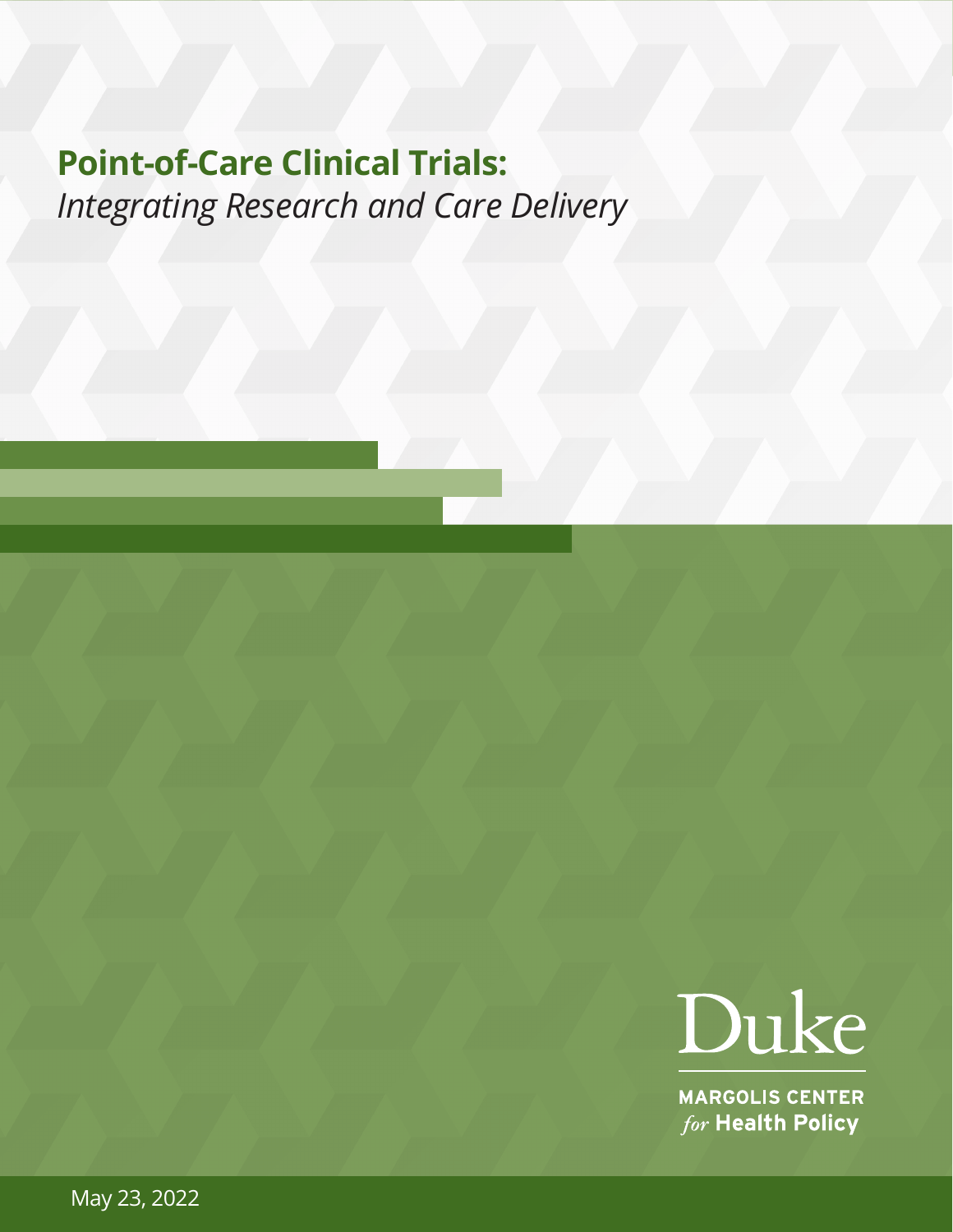# **Table of Contents**

| Proposed Definitional Framework and Fundamental Components                  |  |
|-----------------------------------------------------------------------------|--|
|                                                                             |  |
|                                                                             |  |
|                                                                             |  |
| Factors Impacting Point-of-Care Trial Feasibility: Key Considerations  4    |  |
|                                                                             |  |
|                                                                             |  |
|                                                                             |  |
|                                                                             |  |
|                                                                             |  |
|                                                                             |  |
|                                                                             |  |
|                                                                             |  |
| Improvements in Trial Infrastructure and Payment Considerations 7           |  |
|                                                                             |  |
|                                                                             |  |
|                                                                             |  |
|                                                                             |  |
|                                                                             |  |
| Appendix B: Point-of-Care Clinical Trials: A Landscape Literature Review 14 |  |
|                                                                             |  |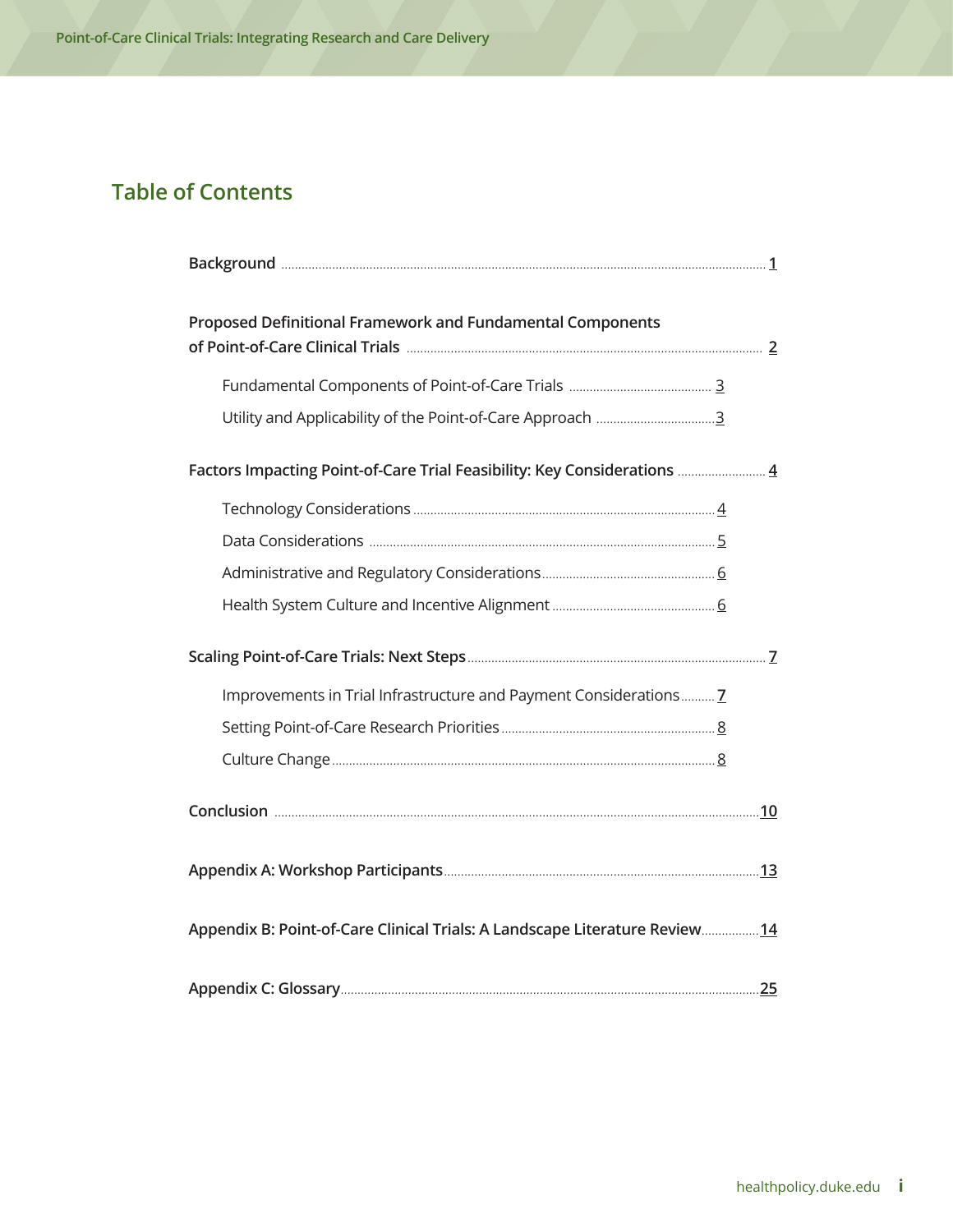#### **About the Duke-Margolis Center for Health Policy**

The Robert J. Margolis, MD, Center for Health Policy at Duke University is directed by Mark McClellan, MD, PhD, and brings together expertise from the Washington, DC, policy community, Duke University, and Duke Health to address the most pressing issues in health policy. The mission of Duke-Margolis is to improve health, health equity, and the value of health care through practical, innovative, and evidence-based policy solutions. Duke-Margolis catalyzes Duke University's leading capabilities, including interdisciplinary academic research and capacity for education and engagement, to inform policy making and implementation for better health and health care. For more information, visit [healthpolicy.duke.edu](http://healthpolicy.duke.edu).

#### **Acknowledgments**

Duke-Margolis would like to thank several individuals for their contributions to this white paper. The paper would not have been possible without the months-long collaboration of the authors listed. Their expert perspectives, open discussion, and thoughtful feedback on working drafts were indispensable, and we are grateful for their support. We also would like to thank the participants in the expert workshop we held in October 2021 to discuss the issues around point-of-care trials as well as the advisory group members of the Duke-Margolis Real World Evidence (RWE) Collaborative who provided their support and input throughout. Finally, the Center wishes to acknowledge Patricia Green from the Center for her communications guidance and Laura Hughes for her expertise in developing graphics for this white paper.

Any opinions expressed in this paper are solely those of the authors, and do not represent the views or policies of any other organization external to Duke-Margolis. Funding for this work is made possible through the generosity of the Margolis Family Foundation, which provides core resources for the Center, as well as combination of financial and in-kind contributions from the RWE Collaborative members, including Abbvie, Amgen, Bayer, Boehringer Ingelheim, Genentech, GlaxoSmithKline, Eli Lilly and Company, Merck, Novartis, Pfizer, and Teva. For more information on the RWE Collaborative, visit [https://healthpolicy.duke.edu/projects/real-world-evidence-collaborative](, visit https://healthpolicy.duke.edu/projects/real-world-evidence-collaborative.).

#### **Authors**

**Caleigh Propes Sarah Sheehan\* Rachele Hendricks-Sturrup**  *\*Former Duke-Margolis staff*

#### **Disclosures**

Rachele Hendricks-Sturrup reports contract work with the National Alliance Against Disparities in Patient Health.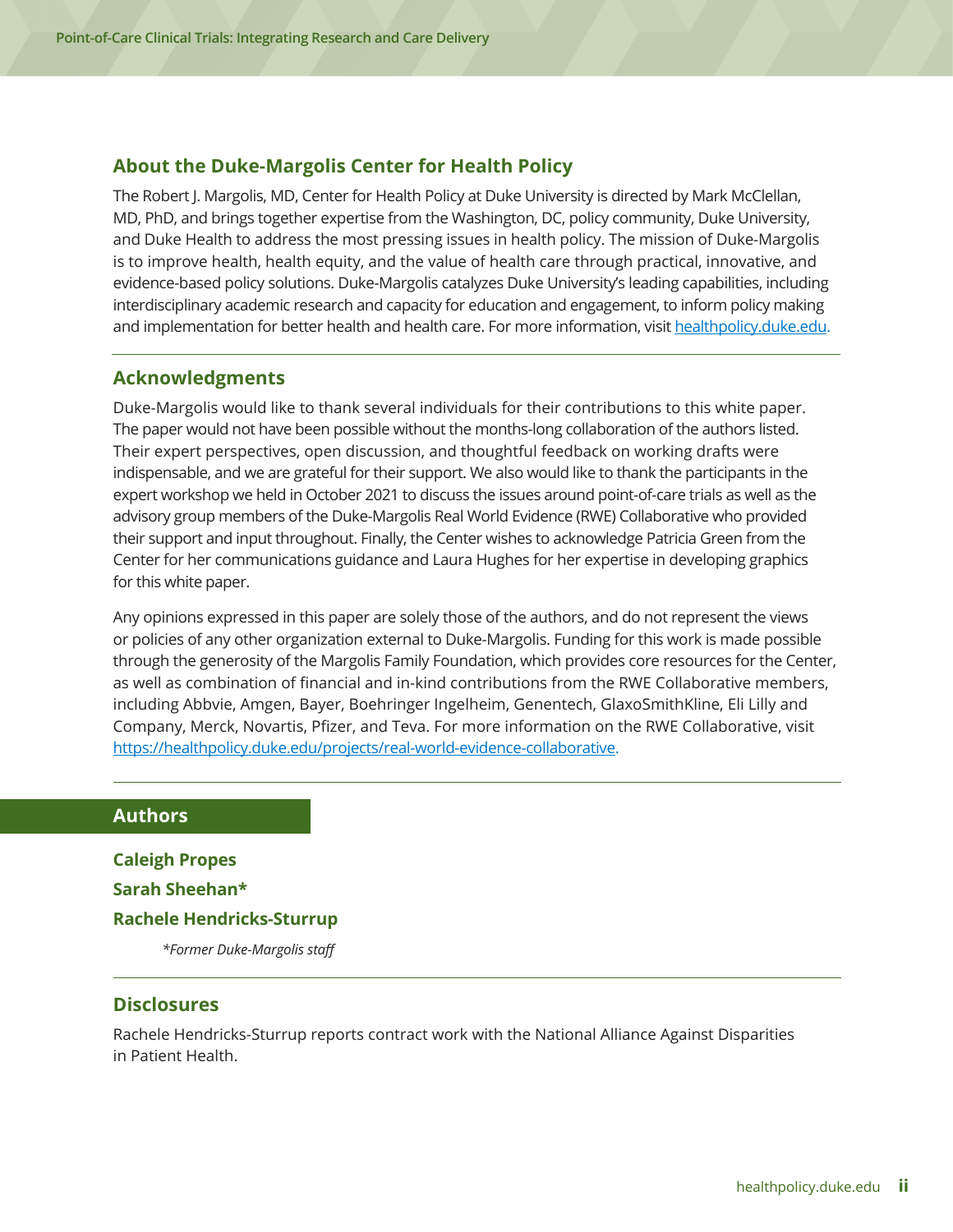#### **Expert Working Group**

**Laura Anderson** Amgen

**Jamila Astrom** GlaxoSmithKline

**Marc Berger** Duke-Margolis RWE Collaborative

**Barbara Bierer** Harvard Multi-Regional Clinical Trials Center

**Sara Bruce Wirta** Novartis

**Ken Carson** Tempus

**Arnaub Chatterjee** Medidata

**Jennifer Christian** IQVIA

**Nadia Garman** GlaxoSmithKline

**Elaine Katrivanos Tempus** 

**Lindsay Kehoe** Clinical Trials Transformation Initiative

**Kraig Kinchen** Eli Lilly

**Elizabeth Lamont** Medidata

**Gracie Lieberman** Genentech

**Carol Lines** Novartis

**Nirosha Mahendraratnam Lederer** Aetion

**Nicole Mahoney** Novartis

**Katie Mues** Aetion

**Leah Nida** Flatiron Health

**Irene Nunes** Flatiron Health

**Chelsea O'Connell** Amgen

**Sally Okun** Clinical Trials Transformation Initiative

**RWE Collaborative Advisory Group** 

**Marc Berger** Special Advisor for Real World Evidence

**Elise Berliner** Cerner Enviza

**Barbara E Bierer** Harvard Multi-Regional Clinical Trials Center

**Mac Bonafede** Veradigm

**Brian Bradbury** Amgen

**Jeff Brown TriNetx** 

**Adrian Cassidy** Novartis

**Stella Chang** OMNY

**Bill Crown** Brandeis University

**Riad Dirani** Teva

**Nancy Dreyer** IQVIA

**Andrew Emmett** Pfizer

**John Graham** GlaxoSmithKline PLC **Ceri Hirst** Bayer **Stacy M Holdsworth** Eli Lilly **Solomon Iyasu** Merck **Javier Jimenez** Syneos Health **Brad Jordan** Flatiron **Ryan Kilpatrick** Abbvie **Lisa LaVange** University of North Carolina **Nirosha Mahendraratnam Lederer** Aetion **Christina Mack** ISPE **Elisabeth Oehrlein** National Health Council **Sally Okun** Clinical Trials Transformation

Initiative

**Jonathan Pak** Boehringer Ingelheim

**Paul Petraro** Boehringer Ingelheim

**Matthew Roe** Verana Health

**Patricia Saddier** Merck

**Debra Schaumberg**  Evidera

**Akiko Shimamura** Medidata

**David Thompson** Syneos Health

**Christine Varner** Evidera

**Priscilla Velentgas** IQVIA

**Brad (William) Vernon** Veradigm

**Rachel Williams** GlaxoSmithKline

**Ann Yue** Evidera

**Bray Patrick-Lake** Evidation

**Eleanor Perfetto** University of Maryland

**Richard Platt** Harvard Pilgrim Health Care Institute

**Jeremy Rassen** Aetion

**Subhara Raveedran** Patients Like Me

**Debra Schaumberg** Evidera

**Thomas Seck** Boehringer-Ingelheim

**Lauren Silvis** Tempus

**Michael Taylor** Genentech

**David Thompson** Open Health

**Richard Willke** ISPOR

**Marcus Wilson** Healthcore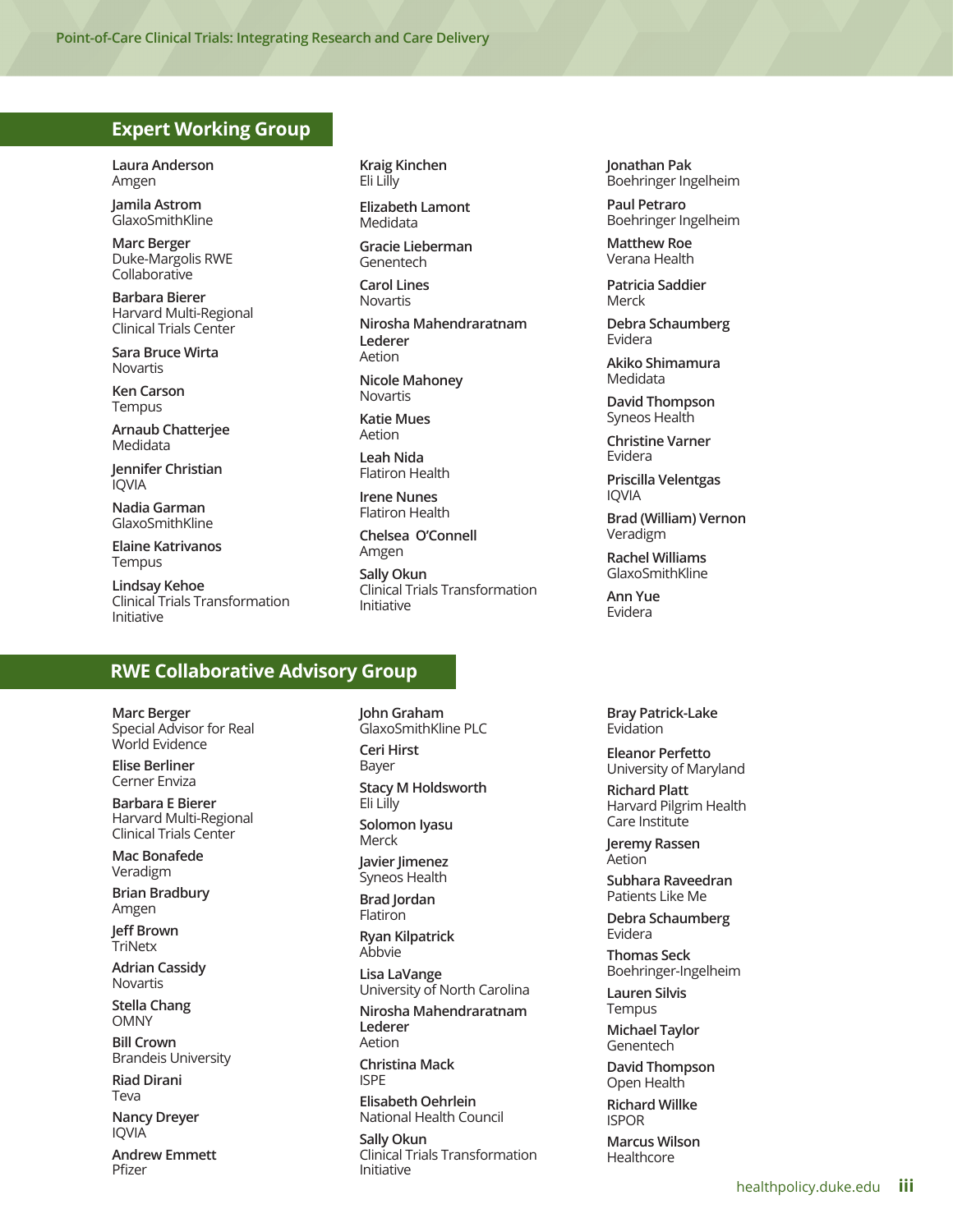#### **2021 RWE Collaborative Advisory Group**

**Marc Berger** Retired

**Barbara Bierer** Multi-Regional Clinical Trials Center of Brigham and Women's Hospital and Harvard

**Brian Bradbury** Amgen

**William Capra** Genentech, Inc.

**Adrian Cassidy** Novartis

**Bill Crown** Brandeis University

**Riad Dirani** Teva Pharmaceutical

**Nancy Dreyer** IQVIA

**Andrew Emmett** Pfizer

**John Graham** GSK

**Stacey Holdsworth** Eli Lilly & Company

**Solomon Iyasu** Merck

**Ryan Kilpatrick** AbbVie

**Lisa LaVange** UNC

**Christina Mack** ISPE

**Eileen Mack Thorley** PatientsLikeMe

**Irene Nunes** Flatiron Health

**Sally Okun Consultant** 

**Bray Patrick-Lake** Evidation

**Eleanor Perfetto** National Health Council

**Richard Platt** Harvard Medical School

**Jeremy Rassen Aetion** 

**Stephanie Reisinger** Veradigm Health

**Debra A. Schaumberg** Evidera

**Thomas Seck** Boehringer Ingelheim **Lauren Silvis** Tempus

**David Thompson** Syneos Health

**Richard Willke** ISPOR

**Marcus Wilson HealthCore**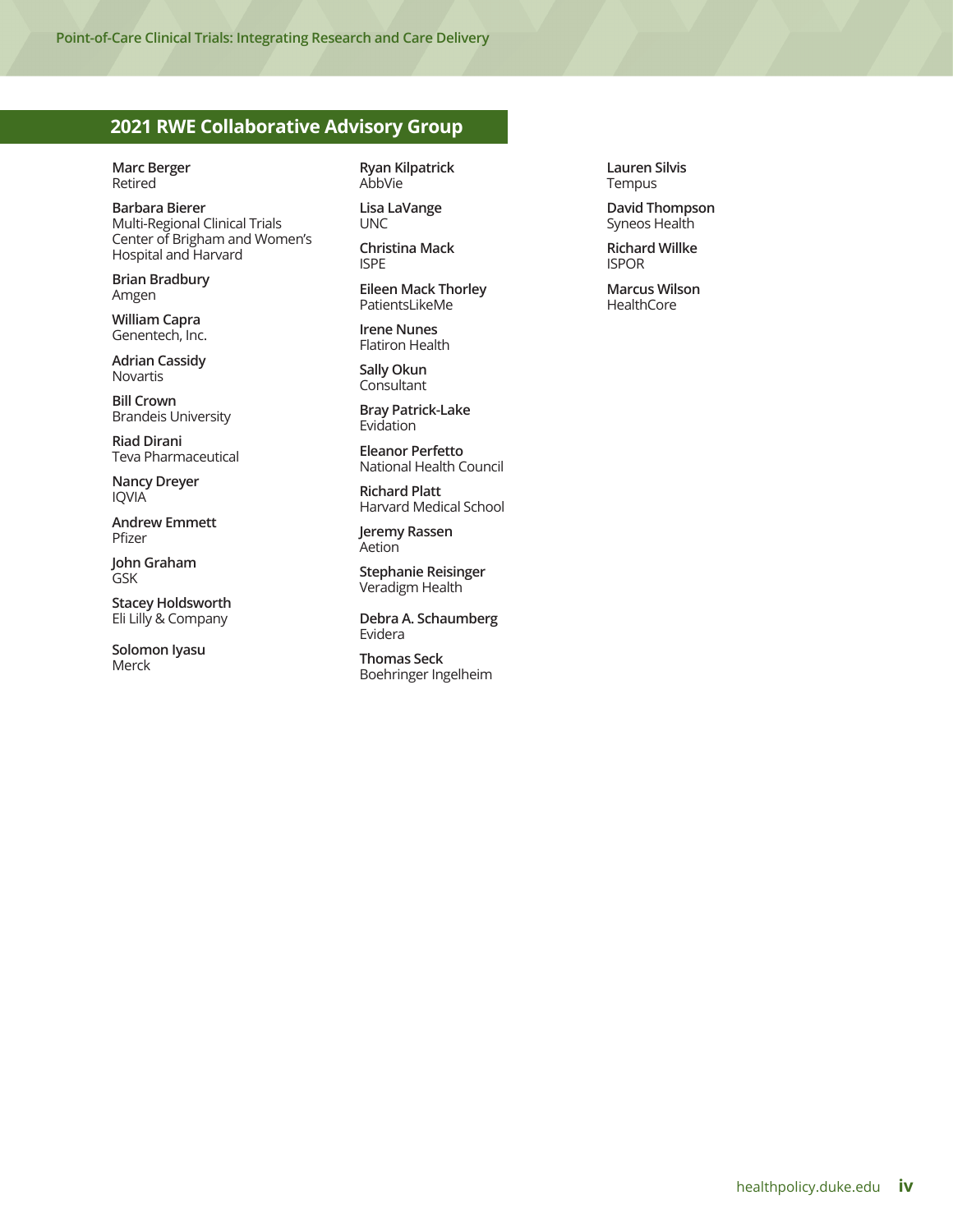#### <span id="page-5-0"></span>**Executive Summary**

As the need for a more rapid and efficient means of rigorous clinical evidence generated about medical products from diverse practice settings increases, so has interest in point-of-care (POC) clinical trials. Yet, although interest in and technical capabilities to support POC trials continues to rise, actual implementation of scaled, impactful POC platforms remains limited. The Duke-Margolis Real-World Evidence (RWE) Collaborative Point-of-Care Trials Working Group outlines steps to enable point-of-care trials to achieve their potential. First, we propose a definitional framework for point-of-care clinical trials, discuss what constitutes a point-of-care clinical trial, and illustrate the applicability of our proposed approach. Then, we identify factors impacting point-of-care trial feasibility, along with possible solutions to the impediments presented by each factor. Overall, our paper provides a roadmap to improving the feasibility and scalability of point-of-care trials.

#### *How This Paper Was Developed*

This paper is informed by a landscape literature review (see **Appendix B**), a private workshop convened by Duke-Margolis, entitled "Point-of-Care Clinical Trials: Integrating Research and Care Delivery" (October 2021), and the expert opinion of the Duke-Margolis RWE Collaborative Point-of-Care Trials Working Group. During the workshop, stakeholders representing academic research groups, health technology organizations, patient advocacy groups, and regulators discussed a definitional framework and the fundamental components of point-of-care trials as well as obstacles and solutions.

# **Background**

Recent multi-stakeholder interest in the use of real-world data (RWD)—"data relating to patient health status and/or the delivery of health care routinely collected from a variety of sources"1 throughout the drug development, approval, and access life cycle is well-documented in the literature. Analyzing RWD to generate RWE about the use, benefits, and risks of medical products, making RWE actionable and developed with sufficient rigor to support regulatory decisionmaking, is often the ultimate goal among health care decision-makers.2–4 Point-of-care research is a particular avenue to help accomplish this goal, although it has been pioneered and conducted only within the last decade.

**Point-of-care trials are an operational approach to clinical data collection, serving the purpose of integrating clinical research into routine care delivery.** 

Point-of-care trials are an operational approach to clinical data collection, serving the purpose of integrating clinical research into routine care delivery. Researchers from the US Department of Veterans Affairs (VA), Stanford University, and the Memorial Sloan Kettering Cancer Center pioneered point-of-care clinical trials, with VA staging the first point-of-care clinical trial in 2010.5–7 They recognized the lack of evidence available to support clinical decision-making, as well as inadequacies in existing trial models to decrease the overall cost of generating evidence and efficiently address outstanding evidence needs, especially for common chronic diseases (e.g., diabetes). They also helped determine and characterize key components of point-of-care research methods and identify strengths and weaknesses in point-of-care trial models.5,8

The point-of-care trial concept is a direct extension of the researchers' desire to maintain the benefits of both randomized controlled trials and observational studies by combining the scientific rigor of randomization with an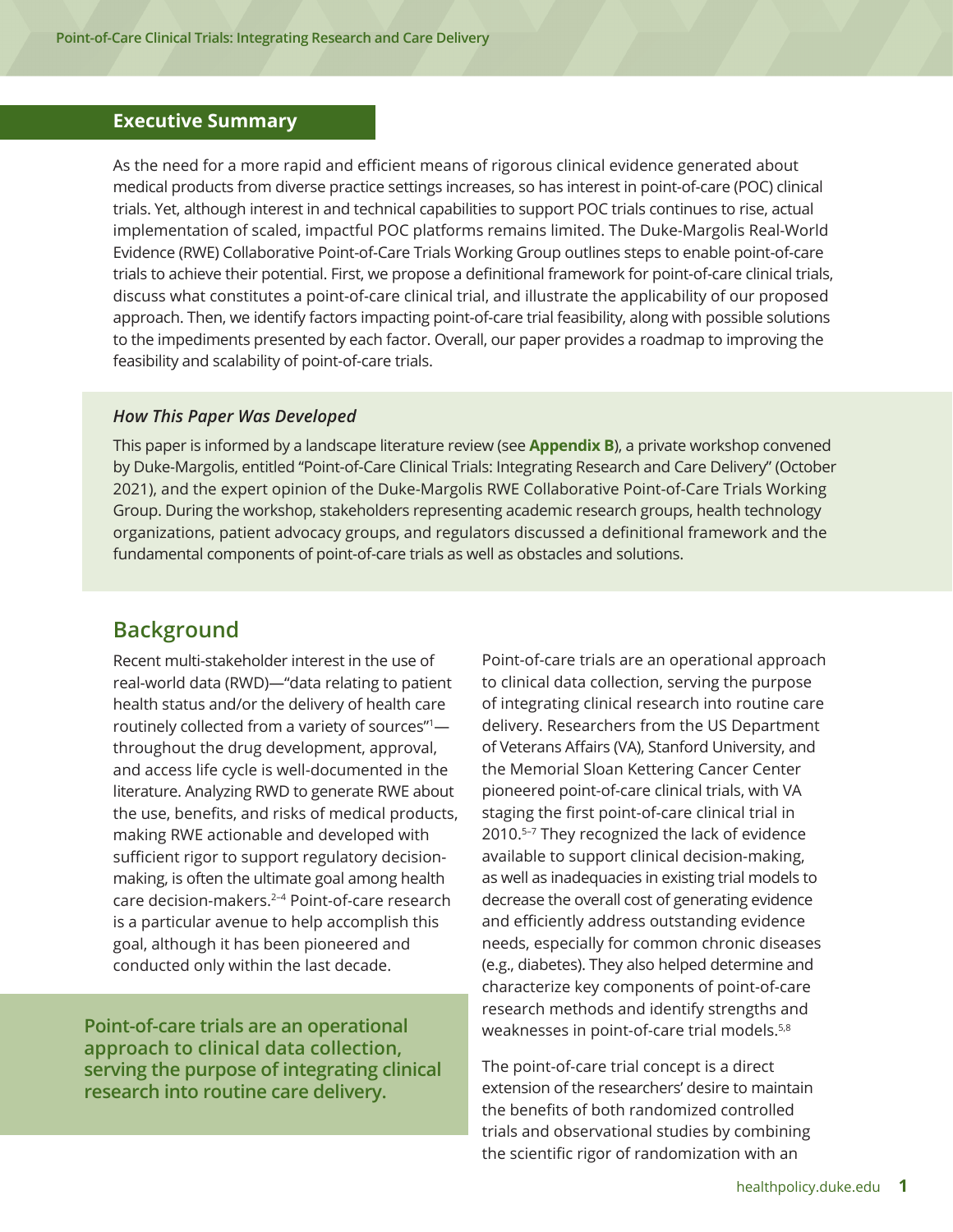<span id="page-6-0"></span>observational style of patient follow-up that integrates well with routine care delivery (i.e., limited research-only encounters). The point-ofcare model is meant to improve trial feasibility, cost, and generalizability while eliminating the need for large-scale, single-use trial infrastructure.<sup>5,6</sup>

Despite the capacity for point-of-care trials to improve upon more traditional trial designs to address specific research questions, the pointof-care approach has had limited uptake to date. However, rapidly improving technologies that make point-of-care trials more feasible as well as health care delivery and payment reforms that focus on person-centered longitudinal care and better outcomes, in addition to the burden of common chronic diseases, together, motivate the need for a more robust definitional framework for pointof-care trials. The point-of-care approach has the potential to improve evidence generation, support product registration, and increase the number of patients and trial sites that are engaged in research. This potential is particularly viable in settings and disease areas in which the pointof-care approach is most feasible and applicable (see **Appendix B: Table 1**).

Stakeholders have identified best practices as solutions to increase the feasibility, viability, and scalability of point-of-care trials. These solutions may provide improvements upon the model itself, or provide solutions to the broader clinical trials enterprise that will make new approaches to administering clinical trials more sustainable. The point-of-care approach provides a path forward for better evidence generation and more widespread participation in research for patients and clinicians. As the need for better evidence continues to grow, this consolidated definitional framework and analysis of key components of the point-of-care approach can help us better understand trial conduct and move toward better, more generalizable evidence, clinical efficiency, and democratized access to research and patient care.

**The point-of-care approach provides a path forward for better evidence generation and more widespread participation in research for patients and clinicians.** 

# **Proposed Definitional Framework and Fundamental Components of Point-of-Care Clinical Trials**

Point-of-care trials are not well defined. Given their growing importance and emergence in practice, creating a definitional framework for point-ofcare trials today is critical for understanding their applicability and advancing their implementation. Here, we provide a definitional framework for pointof-care trials based on fundamental components identified in practice and in the relevant published existing literature.

A point-of-care trial is not a type of trial design, but rather an operational approach to integrate clinical research into routine health care delivery. Our described approach focuses on enhancing key clinical trial operations, including patient screening, consent, randomization, and data collection, and their incorporation into routine care that can be applied to various trial methodologies (e.g., pragmatic, explanatory trial methods).

Point-of-care approaches have supported various research objectives, including efforts to:

- **•** Optimize clinical trials and make them more accessible in real-world health care settings;
- **•** Optimize the use of RWD as well as methodological designs that have provided reliable evidence for decision making;
- **•** Enhance trial recruitment by leveraging existing patient/clinician relationships—in some cases, improving trial diversity;
- **•** Lessen research burden on clinicians and patients by aligning clinical care and research visits;
- **•** Optimize clinical care through alignment of research and clinical options for disease management and moving towards a learning healthcare system.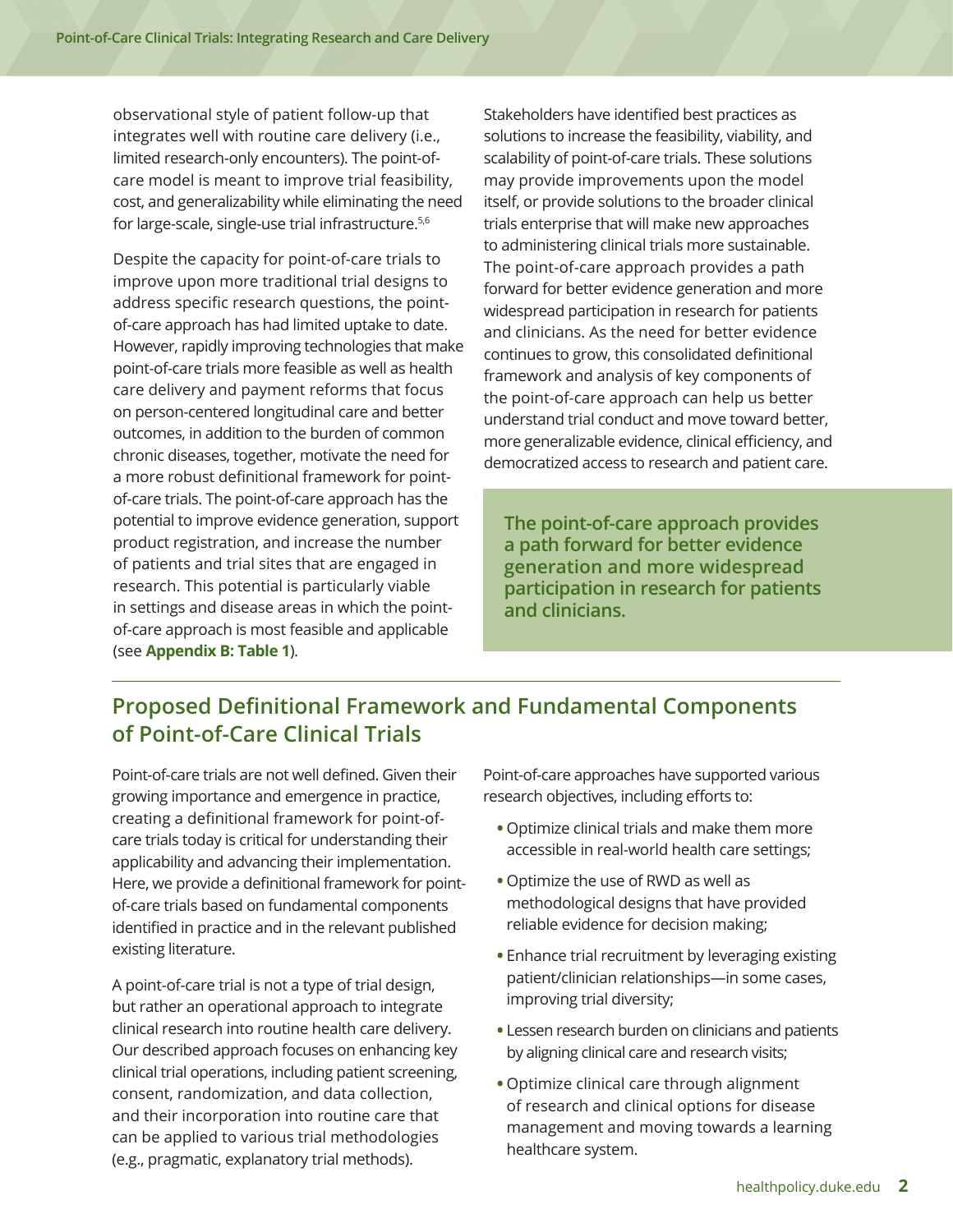### <span id="page-7-0"></span>*Fundamental Components of Point-of-Care Trials*

Point-of-care trial components have not been discretely defined but can be extrapolated from the literature. Our landscape review (in **Appendix B**) offers an overview of the following common design features of successful point-of-care trials:

- **•** Integration with electronic health records (EHR) for multiple aspects of trial conduct such as enrollment, randomization, and data collection;
- **•** Completion of trial conduct in usual care conditions; and
- **•** Integration of research and clinical care delivery workflows.5,6,9–11

To operationalize these features, some pointof-care trials have eliminated research-only visits, implemented randomization at the health care encounter, centralized patient recruitment and consenting processes to data coordinating centers, reduced "number of clicks" to minimize workflow interruptions, used a centralized Institutional Review Board (IRB), and eliminated the use of site-based Principle Investigators (PIs).<sup>12,13</sup> Features of some recent point-of-care trials are presented in **Appendix B1: Table 1**.

### *Utility and Applicability of the Point-of-Care Approach*

To date, the point-of-care approach has demonstrated varying levels of utility across stakeholders and therapeutic contexts. For example, clinical trial sponsors may find point-ofcare trials valuable to expand or bolster evidence around the use of therapeutics in the post-market setting, understand the safety and effectiveness of their products in real-world settings, improve the diversity of clinical trial participant populations, and/or support further product registration and labeling. Sponsors may also value the approach's capacity to increase the diversity of clinical trial participants and to expand and improve evidence generation, continuous care improvement, and lean toward the development of a learning

health care system. Lastly, regulators may find utility in leveraging point-of-care trials to ensure therapeutic safety and efficacy, promote resource efficiency, and support product registration.

**Point-of-care trials may be best suited to address specific types of research questions, care settings, trial phases, and therapeutic areas.** 

Point-of-care trials may be best suited to address specific types of research questions, care settings, trial phases, and therapeutic areas. Specifically, point-of-care trials may be most applicable to comparative effectiveness research for regulator-approved interventions with wellestablished safety and risk profiles. Point-ofcare trial conduct also may be most suitable for researchable questions with objective endpoints (e.g., hospitalization or mortality) that are typically captured as a part of routine care and that do not require systematic laboratory or clinical follow-up. For example, the United States Department of Veterans Affairs (VA) conducted a point-of-care trial comparing sliding scale and weight-based insulin regimens for non-ICU in-patients with diabetes with length of stay as the primary endpoint.<sup>5</sup>

Point-of-care trials may address pressing evidence needs for therapeutic areas where large enough numbers of adequately characterized patients could be engaged to determine treatment effect size to denote the effects between two or more possible interventions. For instance, deploying point-of-care trials to study common chronic diseases, like cardiovascular disease, could be feasible and informative through sufficient engagement with clinical providers.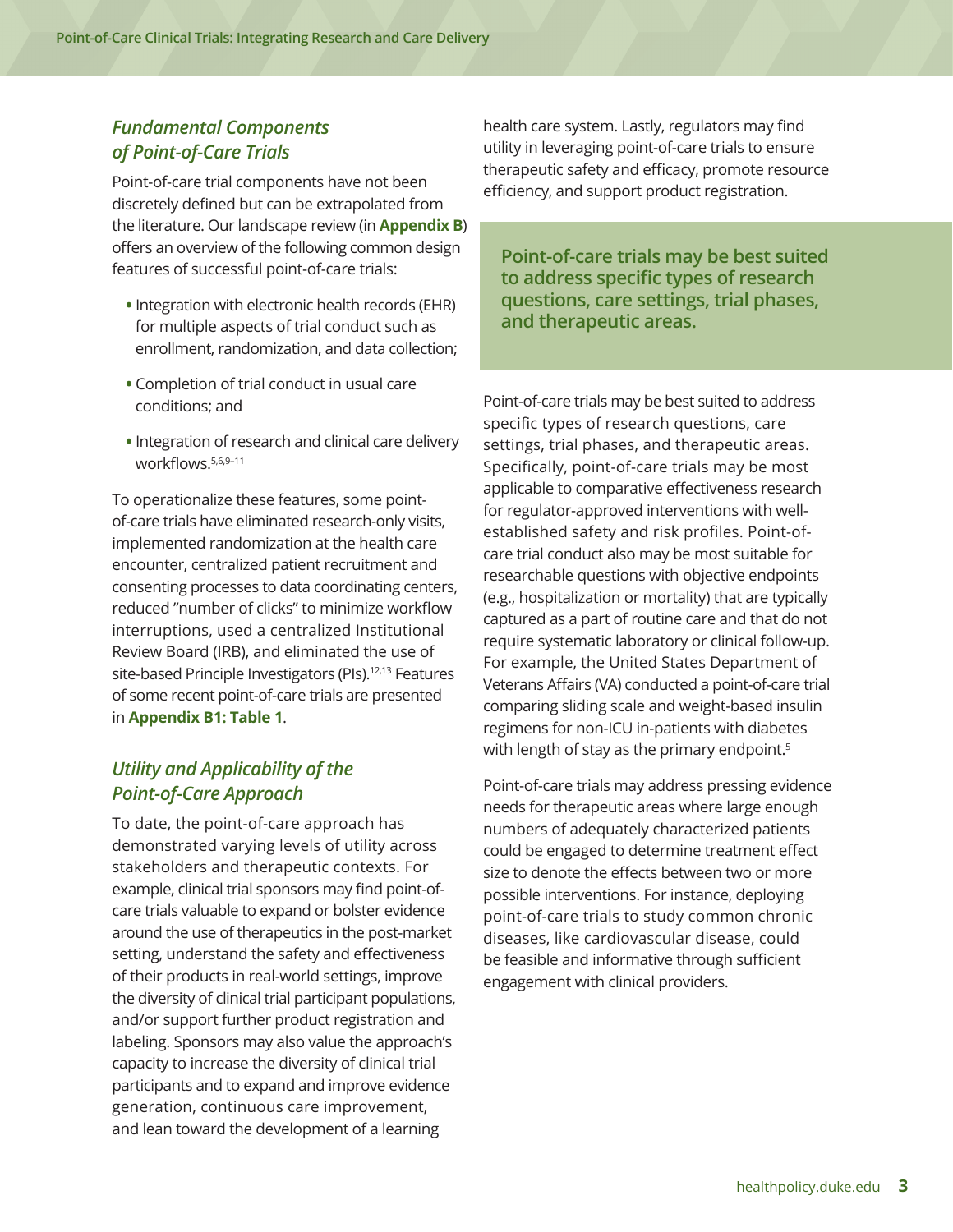<span id="page-8-0"></span>To assess the applicability of the point-of-care trial approach for supporting decision grade evidence generation, stakeholders inclusive of trial sponsors, regulators, and investigators should consider:

- **1.** What types of interventions and therapeutic areas might be well-suited for trial conduct in routine clinical care settings?
- **2.** What procedures might be needed beyond routine care and how can these procedures be integrated without interrupting clinician workflow?
- **3.** Which clinical endpoints and available covariates can inform effectiveness and be reliably captured in practice (and determine if endpoint measurement would be influenced by a lack of blinding)?
- **4.** Would safety monitoring for the product as part of clinical practice be sufficient and adequately recorded?
- **5.** Are systems in place to extract the RWD reliably?
- **6.** Are source records available for inspections to support data provenance?

# **Factors Impacting Point-of-Care Trial Feasibility: Key Considerations**

Point-of-care trials can become more feasible and adoptable if trial sponsors, investigators, clinicians, patients, payers, and regulators can address internal and external factors that hinder trial implementation. Effectively engaging stakeholders would allow for the adoption of the point-of-care approach in earlier stages of research and provide evidence that, for example, could support the product registration and data collection essential for regulatory decision-making.

#### *Technology Considerations*

Point-of-care trials are typically integrated with EHR systems and thus, come with a host of technology requirements. Tools used to support routine care delivery and reimbursement may require adaptation to meet all the requirements for pointof-care trial conduct. In other cases, supplemental tools or modules may need to be deployed to support the collection of data that are not typically captured within routine care. For example, reconfiguring EHR systems for point-of-care trial conduct using add-on modules or pairing EHR data with supplementary data (e.g., sensor-generated data) may be necessary for patient randomization and robust data collection at the point of care.

**Today, no single widely-adopted technology standard exists to support point-of-care trials.** 

Today, no single widely-adopted technology standard exists to support point-of-care trials. Adaptations to EHR systems, while feasible and necessary for improved data quality, might contribute to clinician burnout if not managed properly, even in the presence of supportive digital tools and automated data collection. Yet, such adaptations can be expensive and require many hours of training for clinicians to be used as part of routine care delivery.

Notably, as health care delivery continues to evolve and health technology improves, using EHRs as a central repository for data from multiple touchpoints may create additional work for clinicians and dilute the most relevant data. Composite data packages that leverage other data sources, including patient-generated health data from wearables or other automated data collection can be used to supplement EHR and claims data in a totality of evidence approach that is more likely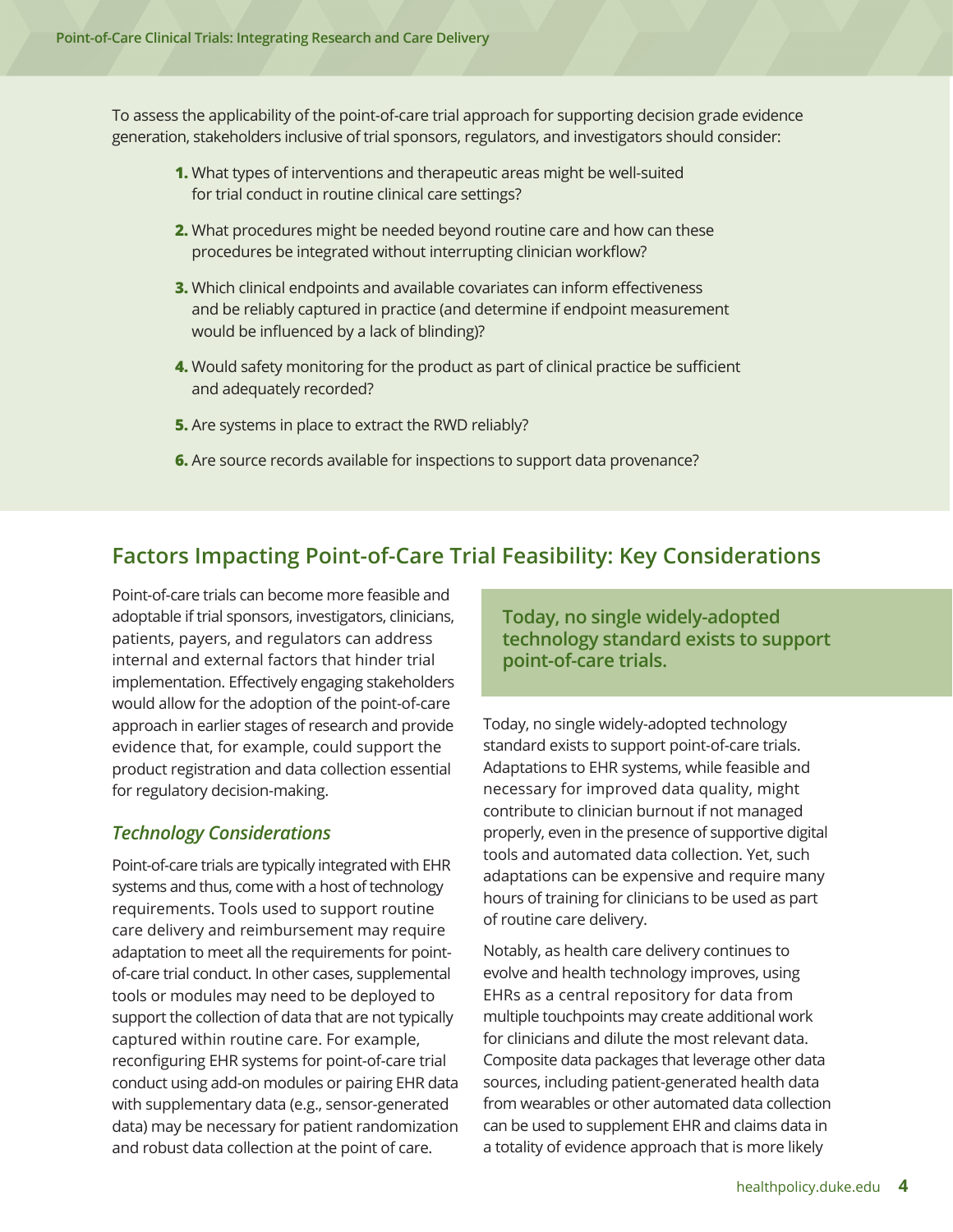<span id="page-9-0"></span>to reflect the potential for efficient data collection in the evolving health technology landscape.

Some available technology solutions may make point-of-care trial conduct more resource- and time-efficient. EHR to electronic data capture (EDC) technology is still developing, but it is currently possible to extract a minimally acceptable structured EHR data set to support research and many other applications. Leveraging interoperability standards can increase the ability to scale point-of-care trials across numerous sites and facilitate the comparison of results across trials. In addition, establishing a consensus-driven minimum set of common data elements for specific use cases (such as mCODE for oncology trials) can facilitate data capture for important endpoints as well as standardization in case reporting to support trial comparisons. Generating data suitable for both regulatory and clinical decision-making purposes is possible under the point-of-care trial approach. However, scaling the approach across multiple sites would require efforts to pre-define data elements and standards to support broad and compliant data exchange.

Trial networks can deploy data surveillance systems prior to point-of-care trial implementation to monitor data quality. In addition, dedicated members of the clinical research or care team with sufficient bandwidth and training or expertise (versus the practicing clinician) could assist with data collection. Patients also may independently provide patient experience data through patient portals or questionnaires. Lastly, highly qualified non-physician clinicians (e.g., physician assistants, nurse practitioners, doctors of nursing practice, etc.) may serve as principal investigators of pointof-care trials to oversee data collection as part of their routine clinical duties.

Care should be taken to mitigate potential time, resource, and cost burdens that point-of-care trials might introduce. Clinicians and researchers have identified impactful solutions that can help solve technology problems associated with or inherent to point-of-care trials. For example, simple technological solutions like online or phone-based processes can help screen, enroll, and consent patients before the care interaction to decrease

overall data collection burden and disruptions to clinician workflows.<sup>11</sup> However, the digital divide between patients with access to technology and those with low access may make patient completion of external online recruitment or consenting processes difficult.

Clinicians have found various ways to reduce pointof-care trial procedure burden on investigators. For example, some clinicians find that streamlining eligibility criteria and using a two-step consent process in which all patients are debriefed about participating in research, but only patients assigned to the novel intervention are consented twice.<sup>9,11</sup> In some instances, these solutions have helped improve the quality of interactions between patients and clinicians while strengthening the feasibility of point-of-care trials. In any case, it is essential to ensure that consent processes adhere to regulatory requirements and standards.

### *Data Considerations*

Beyond obtaining necessary data, optimizing data quality and utility may be a challenge for investigators and regulators seeking to leverage real-world data (see Duke-Margolis white paper, [Characterizing RWD Quality and Relevancy](https://healthpolicy.duke.edu/sites/default/files/2020-03/characterizing_rwd.pdf)  [for Regulatory Purposes\).](https://healthpolicy.duke.edu/sites/default/files/2020-03/characterizing_rwd.pdf) For example, many clinicians may use clinical information stored in EHRs to support high-quality care delivery, but the documentation and consistency of this clinical information may not be high quality or standardized for evidence generation. Issues with data collected as a part of routine care, such as incomplete data, may make supporting causal inferences difficult.

Recent Food and Drug Administration (FDA) and European Medicines Agency (EMA) guidance on the regulatory acceptability of RWE discusses data quality, provenance, and goodness-of-fit dimensions for decision-grade evidence based on EHR and claims data.<sup>14-17</sup> Predefined evidentiary standards that align with data collection capacities across health systems and evidentiary requirements to support regulatory decision-making are critical to implement and scale point-of-care trials successfully.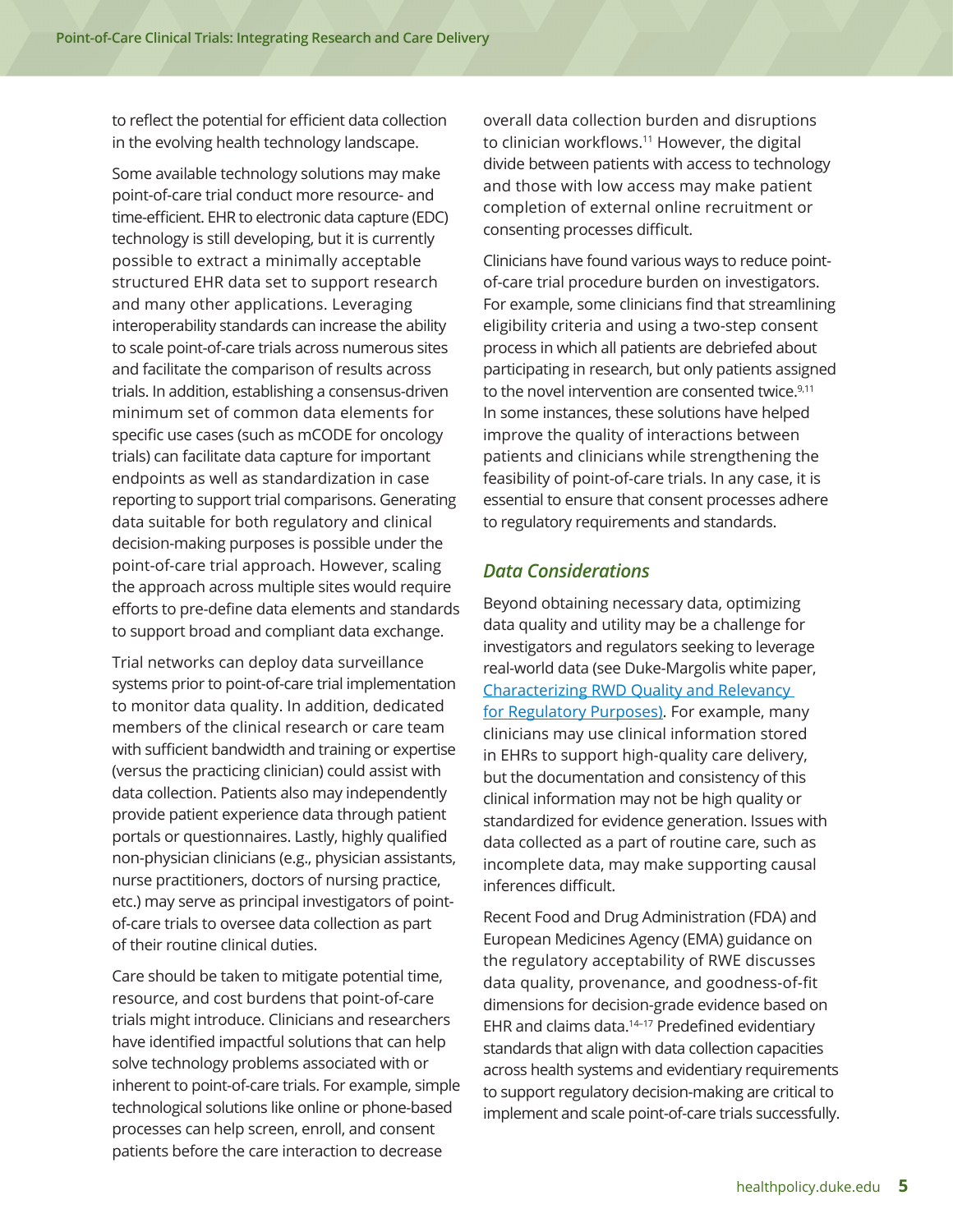### <span id="page-10-0"></span>*Administrative and Regulatory Considerations*

Point-of-care trials are presently accompanied by administrative issues that ultimately challenge trial feasibility, which may disproportionately affect the initiation of high-value, low risk point-of-care trials. For example, legal compliance requirements to consent patients, data collection during routine care visits, regulatory barriers to simplified data collection, and other factors may delay trial initiation and impact clinical workflows. Balancing data reliability, trial design integrity, and adequate human subjects protection against the ease of trial implementation also will be a challenge. In addition, added time to complete other administrative requirements, like indemnity agreements and IRB review and approval, may also impact prescribed timeframes for trial initiation and engagement. Other restrictions, such as FDA Form 1572 and rules that prohibit clinicians from cold-calling patients, may present further trial enrollment challenges.

It may be appropriate for clinicians to complete research training suited to their respective role(s) in the trial. In some cases, training allied health staff to perform research consenting and enrollment may reduce research training burden on frontline care clinicians. In some cases, it may also be necessary to reconcile certain aspects of point-of-care trials with Good Clinical Practice (GCP) standards.10

To reduce clinician burden and increase trial efficiency, legal and regulatory guidelines governing clinical research should be based on the risk inherent to the trial. Stakeholders must further discuss and align on how to approach these riskbenefit assessments, and their input should be reflected in regulatory guidance. Trials including products with well-characterized safety profiles, for example, where the point-of-care trial model is currently most applicable, may be inherently less risky than trials assessing investigational products. In trials with low levels of inherent risk or wellcharacterized interventions, it may be appropriate for clinicians to focus on serious adverse event reporting rather than continuous reporting of all adverse events, especially given how rare it is for new safety signals to accrue in post-market settings where point-of-care trials currently live.

While placebo-controlled point-of-care trials can become a gold-standard, most point-of-care trials conducted to date are unblinded, potentially leading to bias and decreased regulatory acceptability. Differences within and across patient populations and trial sites that are largely unaccounted for in traditional randomized controlled trials (e.g., health risk/benefit profiles), as well as the size of the trials, may impact the generalizability of trial findings. These factors may affect investigators' ability to reach broad conclusions based on finalized data and trial results.

# *Health System Culture and Incentive Alignment*

Internal alignment of incentives within and between health system stakeholders and trial sponsors is essential for successful point-of-care trial implementation. While some health system leaders may view health research as disruptive to clinical duties or meeting tight budgets for clinical care, clinicians and patients also recognize the need for new or better evidence to inform patient care.

Most notably, clinician burden and health system pressure to prioritize fee-for-service care may interfere with point-of-care trial implementation. Overburdened clinicians and resourceconstrained patients likely lack the time and ability needed to engage in point-of-care trials. Likewise, clinicians may also be concerned about possible strain to patient-provider relationships upon the admission of clinical equipoise—that is, when clinicians admit that they do not have a preference for one treatment over another during randomization, potentially making patients feel as if their provider does know what treatment is best for them or requiring additional clinician time to explain.<sup>18,19</sup> Therefore, a health system culture shift toward reducing clinician burden, strengthening patient-provider engagement, and point-of-care trial integration into valuebased care models is essential. Although health system culture is not easily changed, meaningful progress toward supporting point-of-care trials can result in more reliable longitudinal data on patient characteristics, health benefit/risk profiles,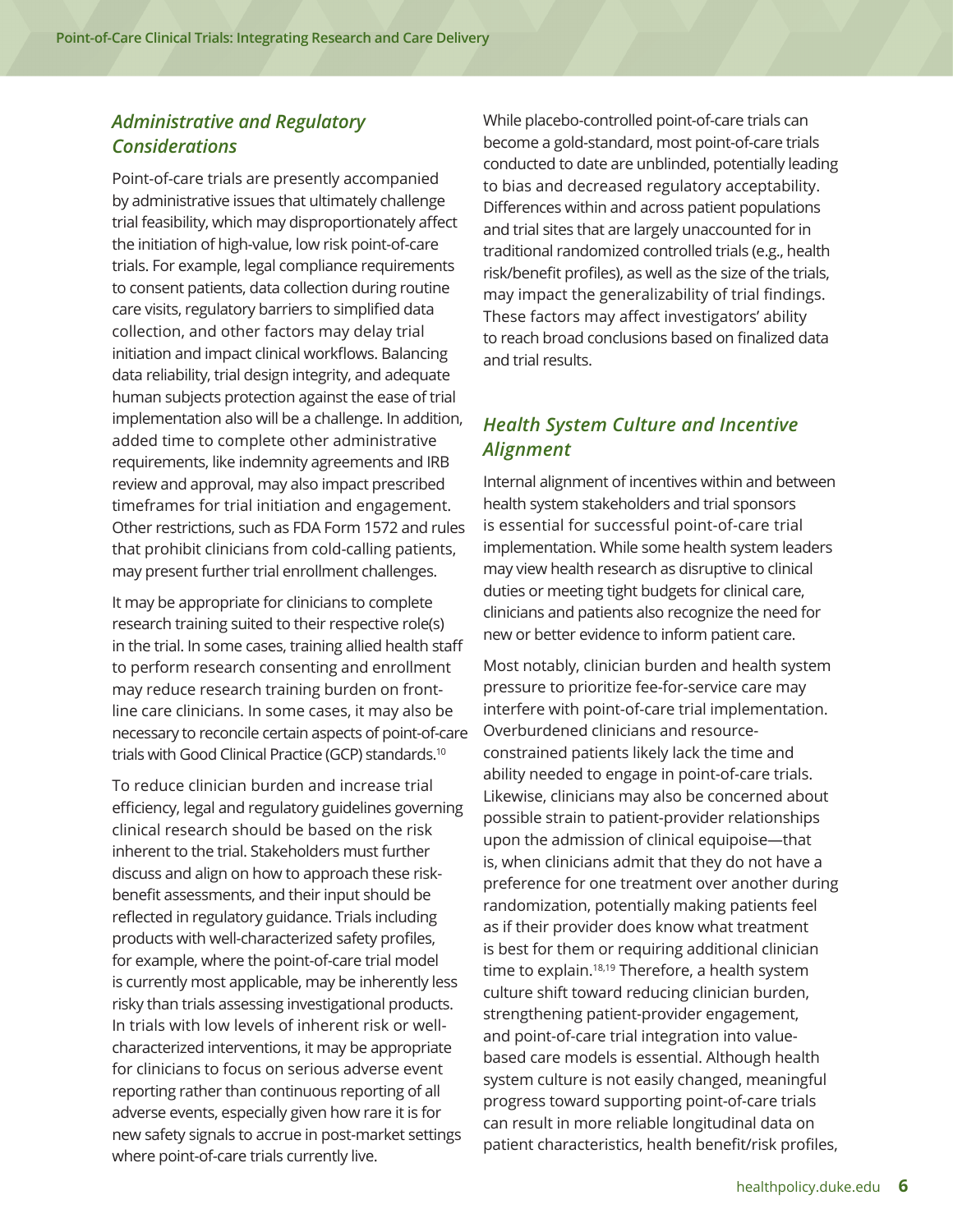<span id="page-11-0"></span>treatments, and clearer outcome assessments following clinical interventions.

From a payment standpoint, point-of-care trial initiatives should offer incentives that align trial sponsors, payors, and health care providers on a single mission. There are challenges to accomplish this, including but not limited to misalignment across stakeholders in setting and aligning research agendas and priorities (i.e., developing research hypotheses and programs that are highest priority across each stakeholder). Creating incentives for intentional engagement

among key stakeholders within a given health system or clinical setting to create a steady flow of research topics of collective interest is key to establishing meaningful and lasting point-of-care trial partnerships. Financial incentives may include but not be limited to payer or trial sponsor reimbursement that would mitigate or account for administrative burdens or financial strains that health care providers might experience following point-of-care trial implementation.

# **Scaling Point-of-Care Trials: Next Steps**

Feasibility demonstrations of point-of-care trials may lead to a greater likelihood of scaling and sustaining generalizable point-of-care trial models. Careful attention to the following is crucial to any attempt to scale point-of-care trials

## **KEY CONSIDERATIONS**

- **1. applicability of the point-of-care approach**
- **2. fundamental components of point-of-care trials as described in the literature and by those in practice**
- **3. herein regarding usable trial infrastructure, payment and costs, technology, data collection, administration and regulation, and health system culture and incentives.**

## *Improvements in Trial Infrastructure and Payment Considerations*

The widespread adoption of point-of-care trials likely will require substantial upfront investment in an adaptable and reusable clinical trial infrastructure. To support effective site activation, data collection, and the collaborative design of trials that are relevant in care delivery and return value to health systems, stakeholders must work to develop a network of engaged clinical trial sites that have sufficient time and resources, and an adequate informatics infrastructure to participate in research routinely. Trial infrastructure should be built based on the "least common denominator—that is the trial site that is least equipped for trial conduct. In addition, the use of common coordinating centers as part of this reusable trial infrastructure (such as the one used by the VA may centralize processes and reduce clinician burden as well as provide a steady flow of research questions over time. Stakeholders must keep in mind that cost savings should not be the primary driver for the implementation of point-of-care trials. Rather, stakeholders should develop business plans to assess how point-of-care trials might influence or decrease health care costs and expenditures over time following expanded access to safe and efficacious therapies. Today, health systems and clinical trial sites with longitudinal data systems,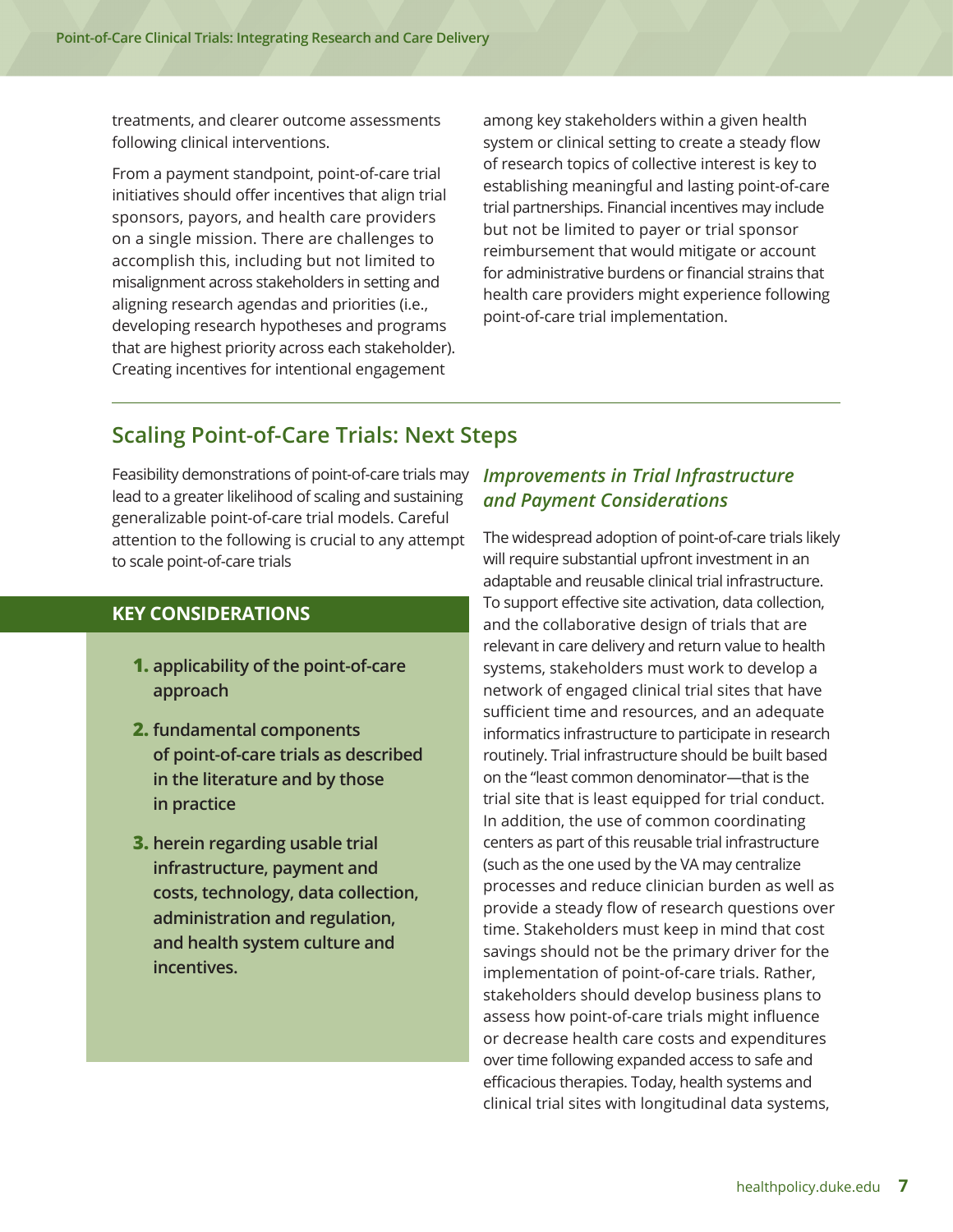<span id="page-12-0"></span>aligned culture to prioritize clinical trial diversity, and supportive policies and incentives are well-suited to address point-of-care research questions.

Point-of-care trials may require a new forms of payment models and incentives to be sustainable enough to observe long-term clinical and financial outcomes. The investment needed to support point-of-care trial conduct at scale precludes the use of a single-use trial infrastructure and drives the need for a new funding model where health systems themselves invest time and money in research. Typically, sponsors will see cost savings only if an established infrastructure is reused for multiple studies. Current payment models do not typically cover costs associated with trial participation, with some exceptions (e.g., Medicare coverage for routine care costs in trials), and the cost of trial conduct that is integrated with care must not accrue to patients and clinicians going forward. Point-of-care trials will need sustained investments for trial deployment and infrastructure maintenance, including from government agencies, medical product developers, academic medical centers, or other vested entities and communities.

### *Setting Point-of-Care Research Priorities*

A national priority disease list and a national roadmap for priority investments in the clinical trials infrastructure may help align stakeholders and identify key evidence gaps that point-of-care trial evidence may fill. Government and other major funders, medical product developers, academic medical centers, or other vested entities and communities can educate, train, support, and harmonize endpoints for point-of-care trial outcomes and metrics for point-of-care trial success for specific settings or disease focus areas. Within this process, government and other major funders, such as industry, should seek stakeholder input and consensus around leveraging existing data infrastructure that can support the point-of-care trial approach, build new point-of-care research tools; and set research priorities, missions, and goals.

Some stakeholders across the clinical trials enterprise have called for a national point-of-care clinical trials network, with one example being the Coalition for Advancing Clinical Trials at the Point of Care (ACT@POC; www.actpoc.org).<sup>20</sup> A national network like ACT@POC could establish standards for data collection, interoperability, and creation of new tools to support point-of-care trial conduct. A national network could also focus on expanding and extending existing initiatives and networks to utilize resources across the ecosystem and reduce the number of inefficient one-off trials. To achieve this national network, existing primary care networks may provide necessary insights that can be leveraged for future trial conduct.

However, large national initiatives may prove challenging to establish, though there may be other paths forward to establish and drive pointof-care trial network efforts. For example, new or established partnerships between public funders and research collaborators would be optimal to create point-of-care trial networks that will investigate real-world outcomes following a randomized therapeutic intervention at the point of care (e.g., treatment for cancer, cardiovascular disease, and other chronic diseases).

### *Culture Change*

A culture shift toward reducing clinician burden, strengthening patient-provider engagement, and point-of-care trial integration into value-based care models is essential to advance point-of-care trials. Health systems must view research as integral to the delivery of evidence-based medicine and continuous care improvement. Partnerships between trial sponsors, clinicians, patients, and other key health system stakeholders should be robust and ongoing to support successful pointof-care trial conduct. Clinician engagement and support are crucial for successful trial recruitment, retention, and data collection.

Point-of-care trials must be centered on researchable questions that are relevant and important to clinical practice to encourage clinician buy-in and participation. In general, there is a need to better align incentives and reimbursement in a way that supports research as standard of care and allows clinicians to carve out the time needed for trial participation. In addition, clinicians must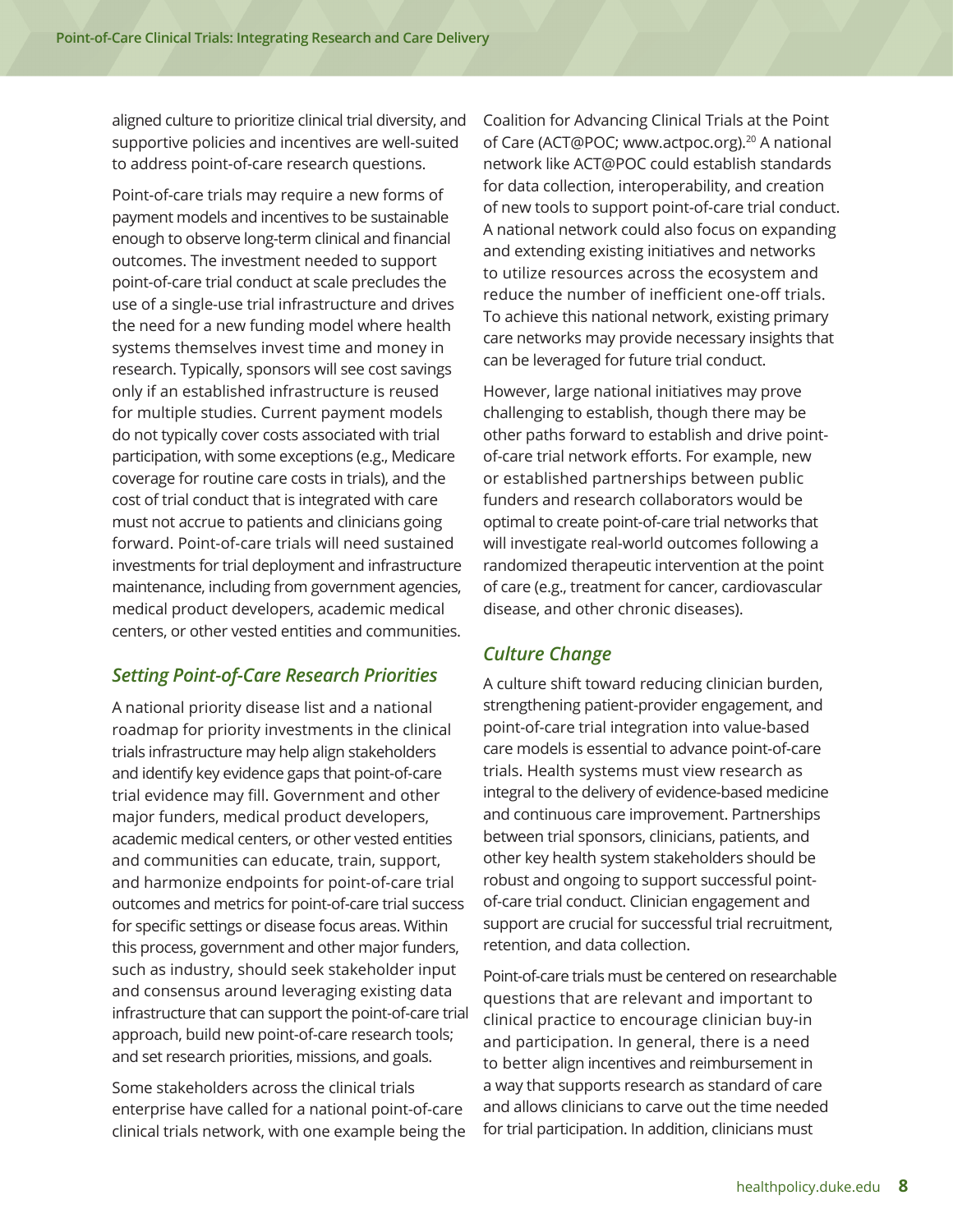be provided the time and tools needed to make trial participation more feasible within routine care.

Fostering a culture of patient engagement is equally essential for successful point-of-care trial conduct. Patients should be informed every step of the way to foster their understanding around the value of point-of-care trial participation, evidence, and health care quality. Patients also should have ample and accessible opportunities to learn about the importance and value of clinical research conducted at the point of care.

Looking forward, broader point-of-care trial implementation is possible through adapting legal and regulatory frameworks governing trials, leveraging existing interoperability standards, and increasing support for patients, providers, and health systems. Payment reforms at the federal level may also improve point-of-care trial implementation and encourage their uptake. Also, as the Centers for Medicare & Medicaid Services prioritize, as a goal,

access to comprehensive care with accountability for outcomes, affordability, and equity by 2030 for all of its beneficiaries, systems built for longitudinal, point-of-care trial data collection and analysis will help accomplish this goal.

The point-of-care approach can be used to support both evidence generation for clinical decisionmaking and the increased use of RWD to support product registration. These changes in the environment surrounding clinical trial conduct would increase clinician participation in research, support trial generalizability across practice settings, and help the research community address pressing evidence gaps with implications for treatment availability and care delivery.

| <b>Improving the Point-of-Care Approach</b>                                                 | <b>Scaling the Point-of-Care Approach</b>                                                                                                                                 |
|---------------------------------------------------------------------------------------------|---------------------------------------------------------------------------------------------------------------------------------------------------------------------------|
| Supplement EHR data with other<br>sources (i.e., PROs, wearables).                          | Secure key investments in reusable<br>trial infrastructure.                                                                                                               |
| Leverage existing interoperability<br>standards (e.g., FHIR).                               | Align incentives to support point-of-care<br>trial networks that will monitor long-term<br>patient outcomes.                                                              |
| Use data surveillance systems and<br>establishing a minimum set of common<br>data elements. | Create an engagement framework to help<br>build capacity for future point-of-care trial<br>research based on key stakeholder<br>perspectives, questions, and experiences. |
| Align incentives both internal<br>and external to health systems.                           | Create a national point-of-care trials network<br>and hub that establishes standards for data<br>collection, tools, and other supports.                                   |
| Adopt a risk-proportionate regulatory<br>framework.                                         | Develop ongoing partnerships between<br>sponsors, clinicians, patients, and other<br>health system stakeholders.                                                          |
| Streamline eligibility criteria and the<br>consenting process.                              | Foster a culture of patient engagement<br>and trust.                                                                                                                      |

# **Priority Solutions for Improving and Scaling Point-of-Care Trials**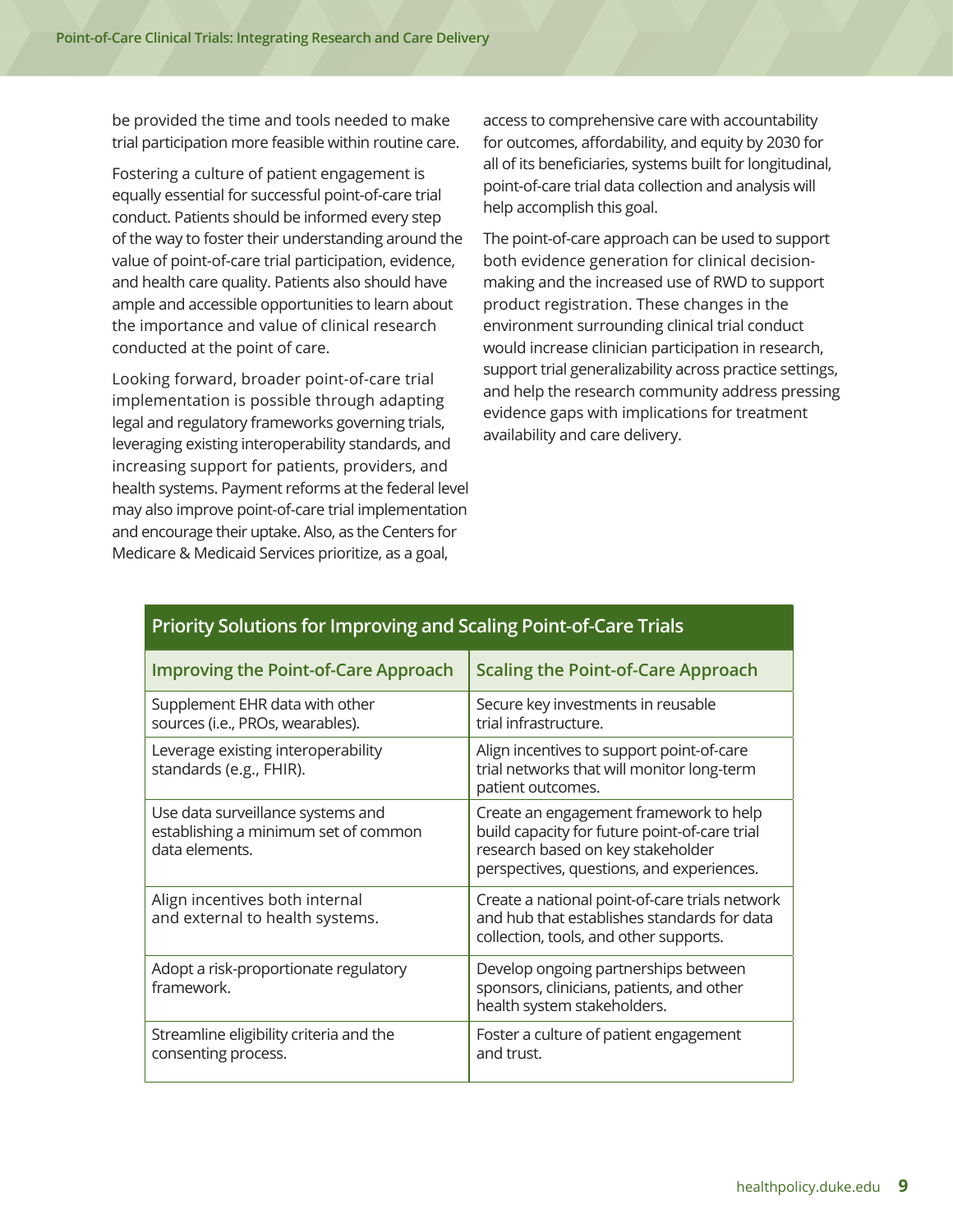#### <span id="page-14-0"></span>**Conclusion**

Point-of-care trials have the potential to advance evidence generation, support product registration, and close important research gaps by involving more research sites and patients, but they have not been well-defined in literature or practice. This definitional framework provides a foundation for stakeholders by defining point-of-care trials as an operational approach to trial conduct that can be applied to various trial methodologies. This framework also provides key considerations for improving and scaling point-of-care trial conduct as well as solutions to overcoming obstacles associated with the point-of-care approach. As the technology and regulatory landscape continues to shift, point-of-care trials may provide meaningful improvements over traditional models of clinical research in settings where the approach is most applicable. Stakeholders must continue working through challenges associated with point-of-care trials and implement solutions moving forward for a more sustainable and equitable clinical trials enterprise.

#### **References**

- 1. Framework for FDA's Real-World Evidence Program. Published online December 2018. https://www.fda.gov/ media/120060/download
- 2. Hong YD, Jansen JP, Guerino J, et al. Comparative effectiveness and safety of pharmaceuticals assessed in observational studies compared with randomized controlled trials. *BMC Med.* 2021;19(1):307. doi:10.1186/s12916- 021-02176-1
- 3. Wu J, Wang C, Toh S, Pisa FE, Bauer L. Use of real-world evidence in regulatory decisions for rare diseases in the United States—Current status and future directions. *Pharmacoepidemiol Drug Saf.* 2020;29(10):1213-1218. doi:10.1002/pds.4962
- 4. Baumfeld Andre E, Reynolds R, Caubel P, Azoulay L, Dreyer NA. Trial designs using real-world data: The changing landscape of the regulatory approval process. *Pharmacoepidemiol Drug Saf.* 2020;29(10):1201-1212. doi:10.1002/pds.4932
- 5. D'Avolio L, Ferguson R, Goryachev S, et al. Implementation of the Department of Veterans Affairs' first point-of-care clinical trial. *J Am Med Inform Assoc JAMIA.* 2012;19(e1):e170-176. doi:10.1136/amiajnl-2011-000623
- 6. Vickers AJ, Scardino PT. The clinically-integrated randomized trial: proposed novel method for conducting large trials at low cost. Trials. 2009;10:14. doi:10.1186/1745-6215-10-14
- 7. Point of Care Research (POC-R). Accessed September 15, 2021. https://www.research.va.gov/programs/csp/pointof-care.cfm
- 8. Fiore LD, Brophy M, Ferguson RE, et al. A point-of-care clinical trial comparing insulin administered using a sliding scale versus a weight-based regimen. *Clin Trials Lond Engl.* 2011;8(2):183-195. doi:10.1177/1740774511398368
- 9. Shih MC, Turakhia M, Lai TL. Innovative designs of point-of-care comparative effectiveness trials. *Contemp Clin Trials.* 2015;45(Pt A):61-68. doi:10.1016/j.cct.2015.06.014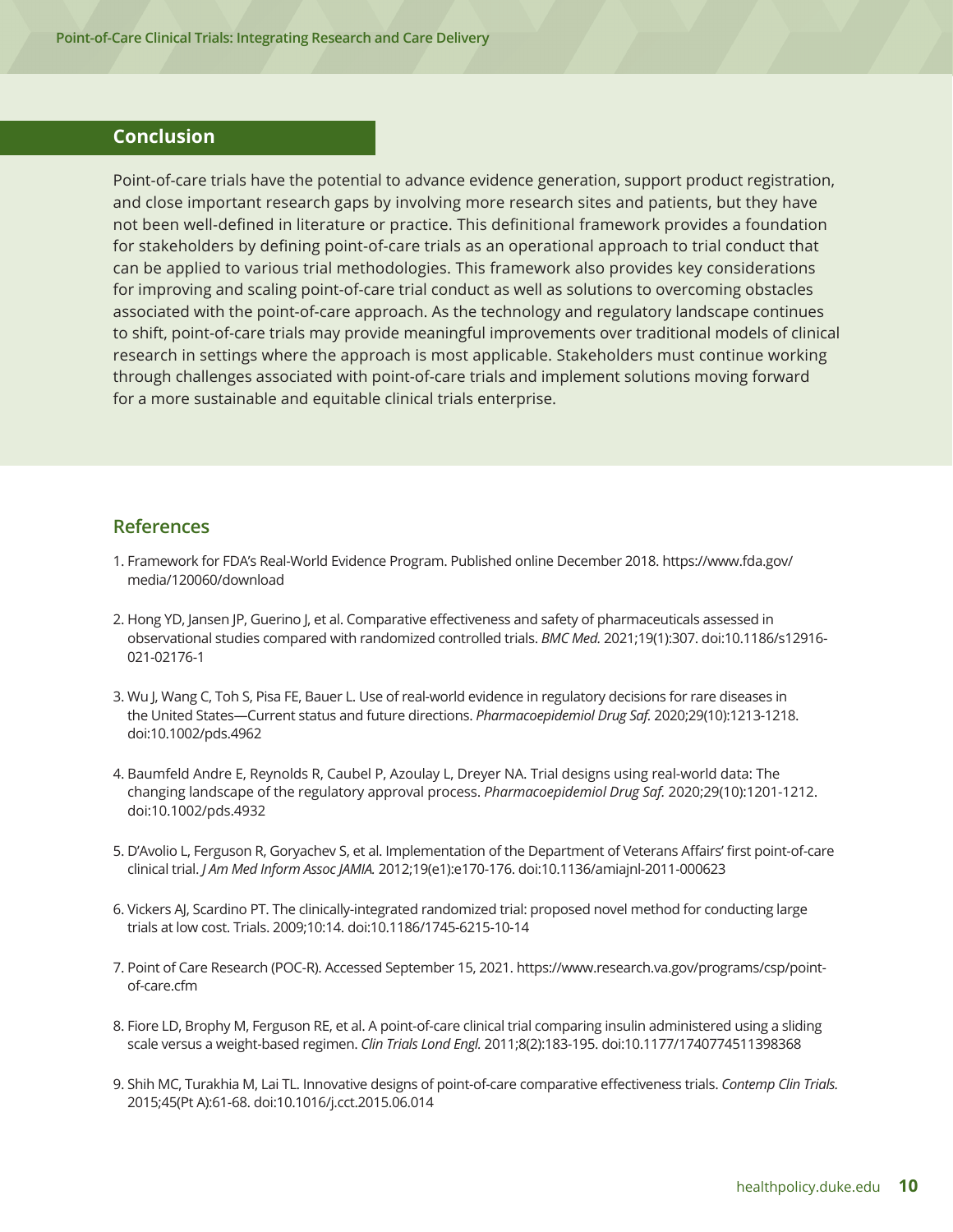- 10. Van S, Dyson L, McCann G, et al. The opportunities and challenges of pragmatic point-of-care randomised trials using routinely collected electronic records: Evaluations of two exemplar trials. *Health Technol Assess.* Published online 2014. doi:10.3310/hta18430
- 11. Fiore LD, Lavori PW. Integrating Randomized Comparative Effectiveness Research with Patient Care. *N Engl J Med.* 2016;374(22):2152-2158. doi:10.1056/NEJMra1510057
- 12. Lam KC, Bacon CEW, Sauers EL, Bay RC. Point-of-Care Clinical Trials in Sports Medicine Research: Identifying Effective Treatment Interventions Through Comparative Effectiveness Research. *J Athl Train.* 2020;55(3):217-228. doi:10.4085/1062-6050-307-18
- 13. Brophy MT, Ferguson RE. Point-of-Care Clinical Trials. In: Itani KMF, Reda DJ, eds. *Clinical Trials Design in Operative and Non Operative Invasive Procedures.* Springer International Publishing; 2017:115-122. doi:10.1007/978-3-319- 53877-8\_13
- 14. U.S. Department of Health and Human Services Food and Drug Administration. Real-World Data: Assessing Electronic Health Records and Medical Claims Data To Support Regulatory Decision Making for Drug and Biological Products Guidance for Industry. Published online 2021:39.
- 15. U.S. Department of Health and Human Services Food and Drug Administration. Use of Real-World Evidence to Support Regulatory Decision-Making for Medical Devices - Guidance for Industry and Food and Drug Administration Staff. :24.
- 16. Consultation document: MHRA draft guidance on randomised controlled trials generating real-world evidence to support regulatory decisions. GOV.UK. Accessed October 22, 2021. https://www.gov.uk/government/ consultations/mhra-draft-guidance-on-randomised-controlled-trials-generating-real-world-evidence-to-supportregulatory-decisions/consultation-document-mhra-draft-guidance-on-randomised-controlled-trials-generatingreal-world-evidence-to-support-regulatory-decisions
- 17. E 8 General Considerations for Clinical Trials. Published online 2006:14.
- 18. Weir CR, Butler J, Thraen I, et al. Veterans Healthcare Administration providers' attitudes and perceptions regarding pragmatic trials embedded at the point of care. *Clin Trials.* 2014;11(3):292-299. doi:10.1177/1740774514523848
- 19. Clinical Equipoise an overview | ScienceDirect Topics. Accessed March 3, 2022. https://www.sciencedirect.com/ topics/medicine-and-dentistry/clinical-equipoise
- 20. Medicine (US) I of. *Discussion Paper: The Clinical Trials Enterprise in the United States: A Call for Disruptive Innovation.*  National Academies Press (US); 2012. Accessed April 28, 2022. https://www.ncbi.nlm.nih.gov/books/NBK114657/
- 21. Shih MC, Turakhia M, Lai TL. Innovative designs of point-of-care comparative effectiveness trials. *Contemp Clin Trials.* 2015;45(Pt A):61-68. doi:10.1016/j.cct.2015.06.014
- 22. Patsopoulos NA. A pragmatic view on pragmatic trials. *Dialogues Clin Neurosci.* 2011;13(2):217-224.
- 23. Winhusen T, Wilder C, Wexelblatt SL, et al. Design considerations for point-of-care clinical trials comparing methadone and buprenorphine treatment for opioid dependence in pregnancy and for neonatal abstinence syndrome. *Contemp Clin Trials.* 2014;39(1):158-165. doi:10.1016/j.cct.2014.08.009
- 24. Vickers AJ, Bennette C, Touijer K, et al. Feasibility study of a clinically-integrated randomized trial of modifications to radical prostatectomy. *Trials.* 2012;13:23. doi:10.1186/1745-6215-13-23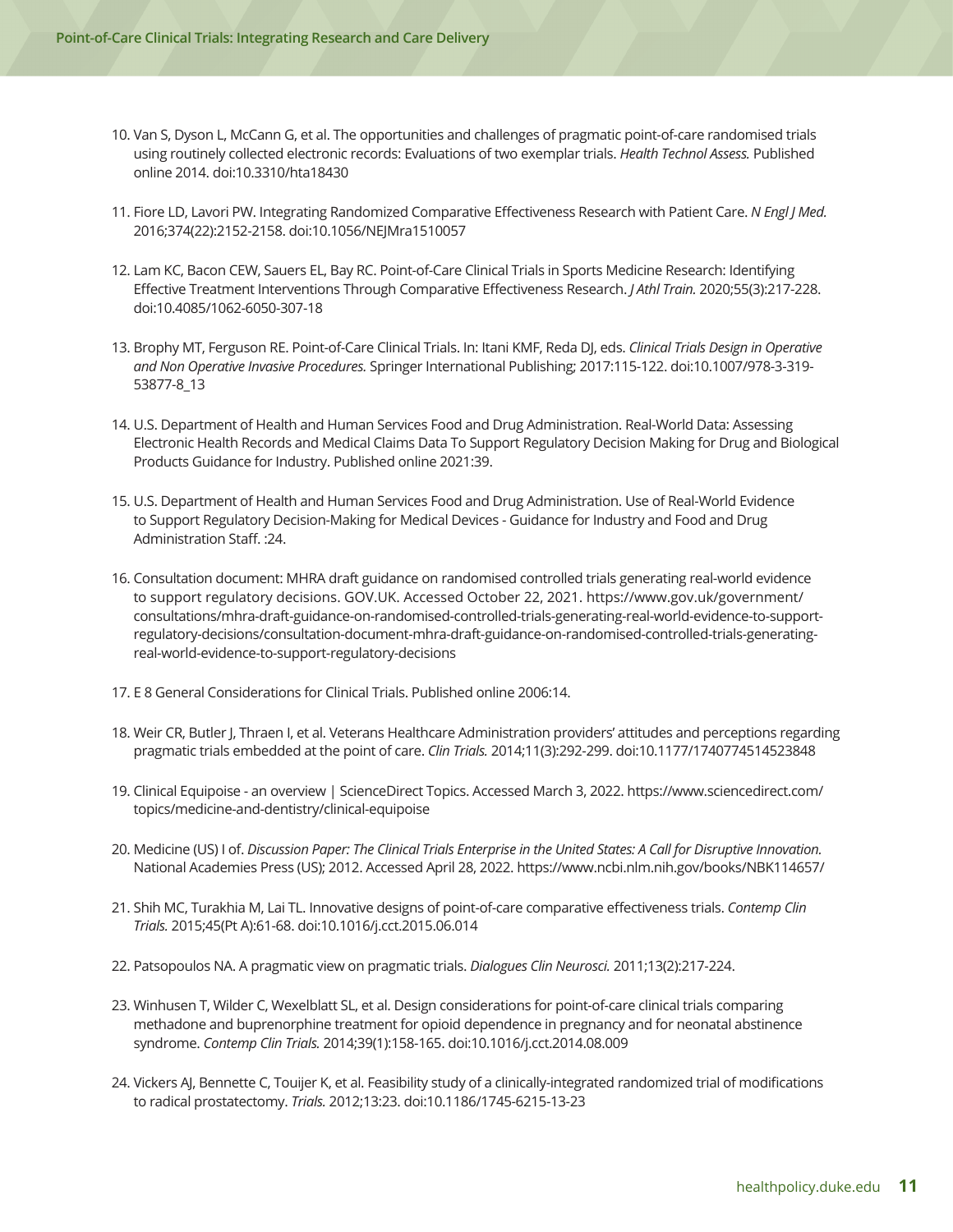- 25. Aronson JK, Green AR. Me-too pharmaceutical products: History, definitions, examples, and relevance to drug shortages and essential medicines lists. *Br J Clin Pharmacol.* 2020;86(11):2114-2122. doi:10.1111/bcp.14327
- 26. Chlorhexidine Bathing and Health Care–Associated Infections: A Randomized Clinical Trial | Critical Care Medicine | JAMA | JAMA Network. Accessed September 9, 2021. https://jamanetwork.com/journals/jama/fullarticle/2091544
- 27. Shih MC, Lavori PW. SEQUENTIAL METHODS FOR COMPARATIVE EFFECTIVENESS EXPERIMENTS: POINT OF CARE CLINICAL TRIALS. *Stat Sin.* 2013;23(4):1775-1791.
- 28. Meinecke AK, Welsing P, Kafatos G, et al. Series: Pragmatic trials and real world evidence: Paper 8. Data collection and management. *J Clin Epidemiol.* 2017;91:13-22. doi:10.1016/j.jclinepi.2017.07.003
- 29. Staa TP van, Dyson L, McCann G, et al. *Point-of-Care Trials: The Way Forward– Perspectives from Patient Representatives and General Practitioner Investigators.* NIHR Journals Library; 2014. Accessed September 15, 2021. https://www.ncbi.nlm.nih.gov/books/NBK262222/
- 30. U.S. Department of Health and Human Services Food and Drug Administration. Data Standards for Drug and Biological Product Submissions Containing Real-World Data. :14.
- 31. Degette D. *Cures 2.0 Act.;* 2021:127.
- 32. G, Roe MT, Robertson HR, et al. Rationale and Design of the Aspirin Dosing—A Patient-Centric Trial Assessing Benefits and Long-term Effectiveness (ADAPTABLE) Trial. *JAMA Cardiol.* 2020;5(5):598-607. doi:10.1001/ jamacardio.2020.0116
- 33. Comparative Effectiveness of Aspirin Dosing in Cardiovascular Disease | NEJM. *N Engl J Med.* Accessed October 21, 2021. https://www-nejm-org.proxy.lib.duke.edu/doi/10.1056/NEJMoa2102137
- 34. Horby PW, Mafham M, Bell JL, et al. Lopinavir–ritonavir in patients admitted to hospital with COVID-19 (RECOVERY): a randomised, controlled, open-label, platform trial. *The Lancet.* 2020;396(10259):1345-1352. doi:10.1016/S0140- 6736(20)32013-4
- 35. RANDOMISED EVALUATION OF COVID-19 THERAPY (RECOVERY). Accessed October 22, 2021. https://www. recoverytrial.net/files/recovery-protocol-v17-1-2021-08-10-1.pdf
- 36. Group FNBW. *Glossary.* Food and Drug Administration (US); 2021. Accessed March 3, 2022. https://www.ncbi.nlm. nih.gov/books/NBK338448/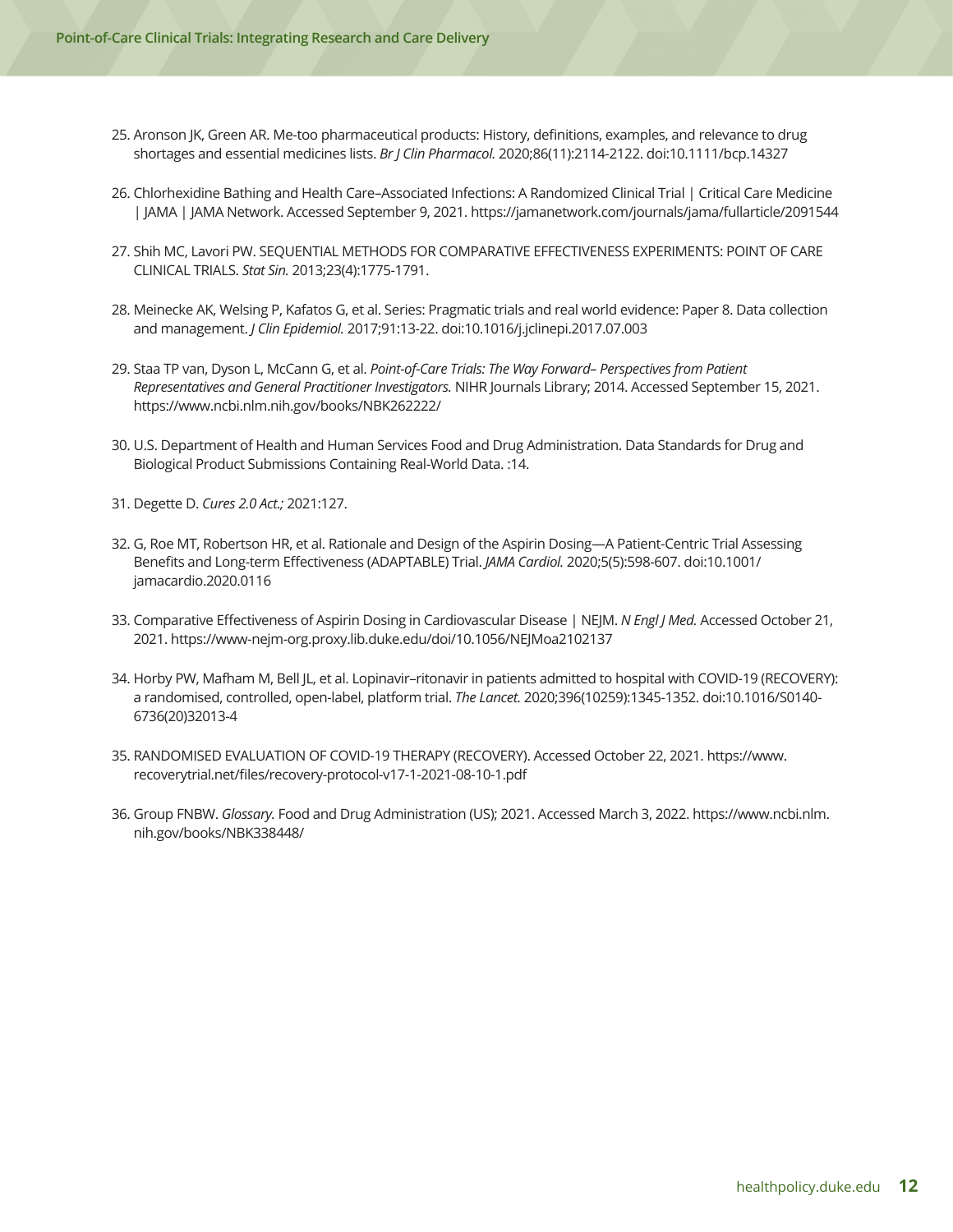#### <span id="page-17-0"></span>**Appendix A: Workshop Participants**

**Nancy Allen Lapointe** Duke-Margolis Center for Health Policy

**Brian Anderson** MITRE

**Laura Anderson** Amgen

**Jamila Astrom** GlaxoSmithKline

**Marc Berger** Duke-Margolis RWE Collaborative

**Barbara Bierer** Harvard Multi-Regional Clinical Trials Center

**Sara Bruce Wirta** Novartis

**Robert Califf**  Verily and Google Health

**Ken Carson Tempus** 

**ArnaubChatterjee** Medidata

**Ranee Chatterjee Montgomery** Duke University School of Medicine

**Jennifer Christian** IQVIA

**Jacqueline Corrigan-Curay** U.S. Food and Drug Administration

**Matt D'Ambrosio**  Duke-Margolis Center for Health Policy

**Rowena Dolor** Duke University Medical School

**Ryan Ferguson** U.S. Department of Veterans Affairs

**Nadia Garman** GlaxoSmithKline

**Jennifer Goldsack** Digital Medicine Society

**Rachele Hendricks-Sturrup**  Duke-Margolis Center for Health Policy

**Adrian Hernandez** Duke Clinical Research Institute

**Stacy Holdsworth** Eli Lilly

**Kelsey Jakee** TransCelerate BioPharma **Elaine Katrivanos Tempus** 

**Daniel Keene** Health Canada

**Lindsay Kehoe** Clinical Trials Transformation Initiative

**Kraig Kinchen** Eli Lilly

**Esther Krofah** FasterCures

**Elizabeth Lamont** Medidata

**Carole Légaré** Health Canada

**Gracie Lieberman** Genentech

**Carol Lines** Novartis

**Nirosha Mahendraratnam Lederer** Aetion

**Nicole Mahoney** Novartis

**Robert Mentz** Duke Clinical Research Institute

**Katie Mues** Aetion

**Leah Nida** Flatiron Health

**Andrea Noel** Epic Systems

**Irene Nunes** Flatiron Health

**Chelsea O'Connell** Amgen

**Sally Okun** Clinical Trials Transformation Initiative

**Neha Pagidipati** Duke Clinical Research Institute

**Jonathan Pak** Boehringer Ingelheim

**Paul Petraro** Boehringer Ingelheim

**Richard Platt** Harvard Pilgrim Health Care Institute

**Caleigh Propes** Duke-Margolis Center for Health Policy

**Zeshan Rajput** MITRE

**Matthew Roe** Verana Health

**Patricia Saddier** Merck

**Debra Schaumberg**  Evidera

**Sarah Sheehan** Duke-Margolis Center for Health Policy

**Akiko Shimamura** Medidata

**Nancy Smider** Epic Systems

**Alicia Staley** Medidata

**Fergus Sweeney** European Medicines Agency

**David Thompson** Syneos Health

**Christine Varner** Evidera

**Mike Vaughn** TransCelerate BioPharma

**Priscilla Velentgas** IQVIA

**Brad (William) Vernon** Veradigm

**Andrew Vickers** Memorial Sloan Kettering Cancer Center

**Rachel Williams** GlaxoSmithKline

**Tom Yosick** Epic Systems

**Ann Yue** Evidera

**Mira Zuidgeest** GetReal Institute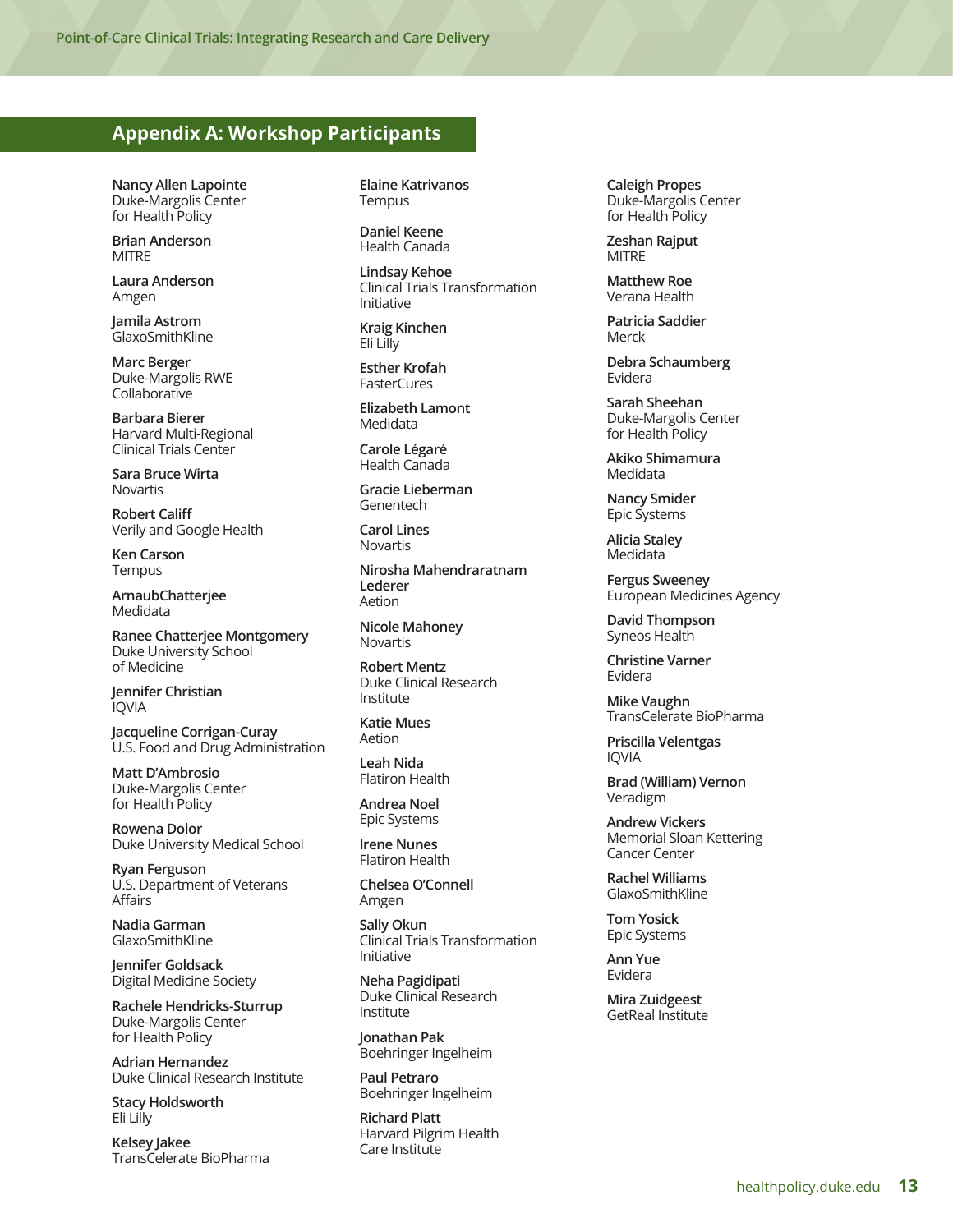### <span id="page-18-0"></span>**Appendix B: Point-of-Care Clinical Trials: A Landscape Literature Review**

# **Introduction**

Point-of-care trials are an operational approach to clinical data collection, serving the purpose of integrating clinical research into routine care delivery. As point-of-care trials have been implemented only within the last decade, they continue to be leveraged today with the intent to achieve specific clinical objectives, including but not limited to increased clinical trial efficiency, increased patient access to potentially more safe and effective treatments, and optimized care delivery.

Recognizing that point-of-care trials are not well, consistently defined, or commonly used to support product registration, we conducted a landscape literature review with the goal to capture how point-of-care trial models have been described and reported by practicing experts. Specifically, our goal was to identify and extract key details

or components of select point-of-care trials reported in peer-reviewed literature over the last 10 years. This review also describes successes and challenges that have accompanied recently reported point-of-care trials, including policy and data collection resources that may support pointof-care trial implementation in ways that directly inform regulatory decision-making.

This review was conducted as part of the Duke-Margolis Center for Health Policy's Real-World Evidence (RWE) Collaborative Workstream on Point-of-Care Clinical Trials. The Workstream is comprised of subject matter experts in RWE generation and clinical trial conduct, representing medical product developers, research groups, health technology companies, data curators, and patient advocates.

# **Characterizing, Defining, and Implementing Point-of-Care Trials**

#### *Initial Development and Characterization*

Researchers from the US Department of Veterans Affairs (VA), Stanford University, and the Memorial Sloan Kettering Cancer Center pioneered point-ofcare clinical trials, with VA staging the first pointof-care clinical trial in 2010.<sup>5-7</sup> The researchers recognized the lack of evidence available to support clinical decision-making as well as the inadequacy of existing trial models for decreasing the overall cost of evidence generation and efficiently addressing outstanding evidence needs, especially in common chronic diseases (e.g., diabetes). The point-of-care trial concept is a direct extension of the researchers' desire to maintain the benefits of both randomized controlled trials and observational studies by combining the scientific rigor of randomization with an observational style of patient follow-up that integrates well with routine care delivery (i.e., limited research-only encounters). The point-ofcare model seeks to improve trial feasibility, cost, and generalizability while eliminating the need for large-scale, single-use trial infrastructure.<sup>5,6</sup> These three research groups helped to determine and characterize key components of point-of-care research methods and to identify strengths and weaknesses in the design of the point-of-care model.5,8

#### *Key Definitional Components*

The key components of point-of-care trials are inconsistently defined in the literature. However, two often-recognized components of point-of-care trials include 1) integration of clinical trial conduct with electronic health record (EHR) systems and 2) trial conduct in usual care conditions. In addition, other common point-of-care trial features identified in the literature include randomization at the health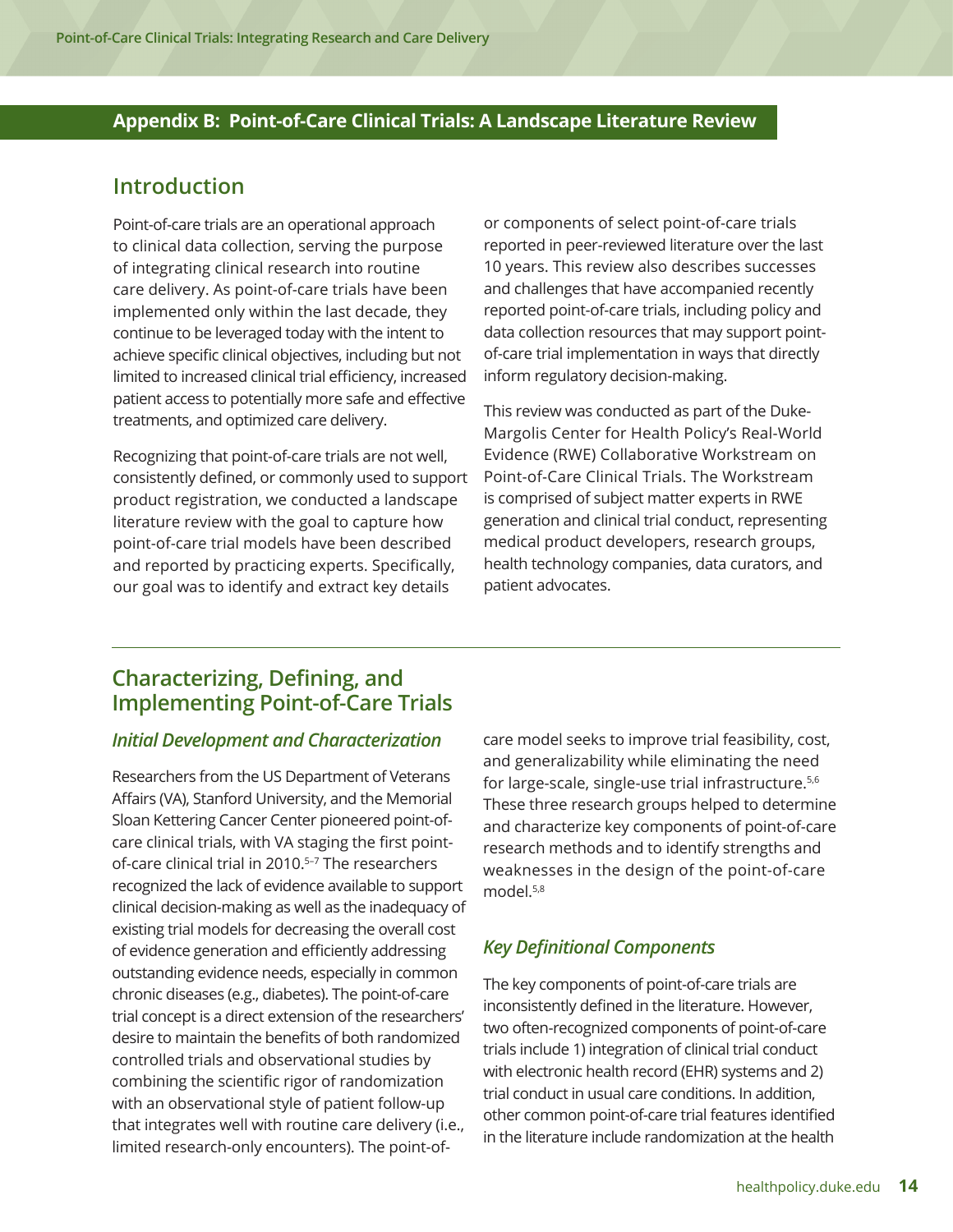care encounter, elimination of research-only visits, integration of research and care delivery workflows, and utilization of Bayesian adaptive methods. These features may be deployed differently across a range of point-of-care use cases but are generally common in the previously conducted point-of-care trials described in the literature.

Vickers and Scardino at the Memorial Sloan Kettering Cancer Center, two of the first researchers to characterize point-of-care trials, considered the most important aspect of point-of-care trial methodology to be that the clinical experience of the patient is virtually identical whether or not the patient is participating in the study.6

In another study, Lam et al. discussed the model's utility, describing point-of-care trials as: 1) fully randomized and leveraging an EHR to electronic data capture (EDC) platform that can be used during routine care by the clinician, and 2) reliant upon Bayesian adaptive method to limit the number of patients required to complete the study.12

Shih et al. described three key point-of-care trial features: 1) participants are identified and randomized at the health care encounter, such that the group of participants enrolled in the trial is as diverse as the group of patients typically seen in routine practice within the health care setting where the trial takes place; 2) once randomized, patients will continue to be treated by their providers with usual care and without research-only visits; and 3) trial data becomes integrated within EHR systems (versus manual data input by study staff).<sup>21</sup>

Others have defined point-of-care trials more discretely as pragmatic randomized trials conducted in usual clinical care conditions with data collection based largely on routinely collected electronic health record data. More rigid forms of data (i.e., data elements regularly collected via randomized controlled trials) are sparingly collected given that pragmatic trials are designed to test the effectiveness of available treatments in real-world versus tightly controlled settings.10,13,22

# *Implementing Point-of-Care Trial Designs*

While point-of-care trials hold promising potential to advance both continuous improvements in care delivery and evidence generation, it is possible they may only be feasible and suited to specific settings to address specific real-world problems in health care settings. There are also many considerations around product characteristics, trial objectives, and health system infrastructure that impact point-ofcare trial feasibility. Thus, questions remain about the most amenable health care setting for pointof-care trials, especially given that EHR and/or EDC systems are used or adopted differently across diverse clinical care settings (e.g., community health systems, private practices, etc.).

The literature shows that point-of-care trials can be applied across several potential research scenarios. For example, Winhusen et al. noted that a pointof-care trials can be useful in the following two research scenarios: 1) to compare interventions that are clinically acceptable, and 2) in cases where there is equipoise regarding the potential effectiveness of the treatment as well as limited cost to the patient.<sup>23</sup> Also, Fiore et al. discussed how point-of-care trial methods are well suited for studies without any required systematic laboratory or clinical follow-up, with objective outcomes that require little or no adjudication (i.e., hospitalization or mortality).

Regulatory-approved interventions implemented in routine practice with well-characterized safety and risk profiles are ideal for point-of-care trial designs.8,18 Some experts have discussed which therapeutic areas are ideal for point-of-care trials, which include comparing the effectiveness of interventional treatments or techniques in sports medicine, surgery, and other areas of clinical practice. Notably, comparative effectiveness studies of "me too" drugs (i.e., drugs that are chemically related to a prototype drug that are used for the same therapeutic purpose but may differ in some respects from the prototype) and lifestyle interventions also are well suited to point-of-care trials.<sup>6,12,24</sup> Yet, other therapeutic areas like neurodegenerative, cardiovascular, and rare diseases are emerging areas in which point-of-care trials might become well suited for implementation.6,24,25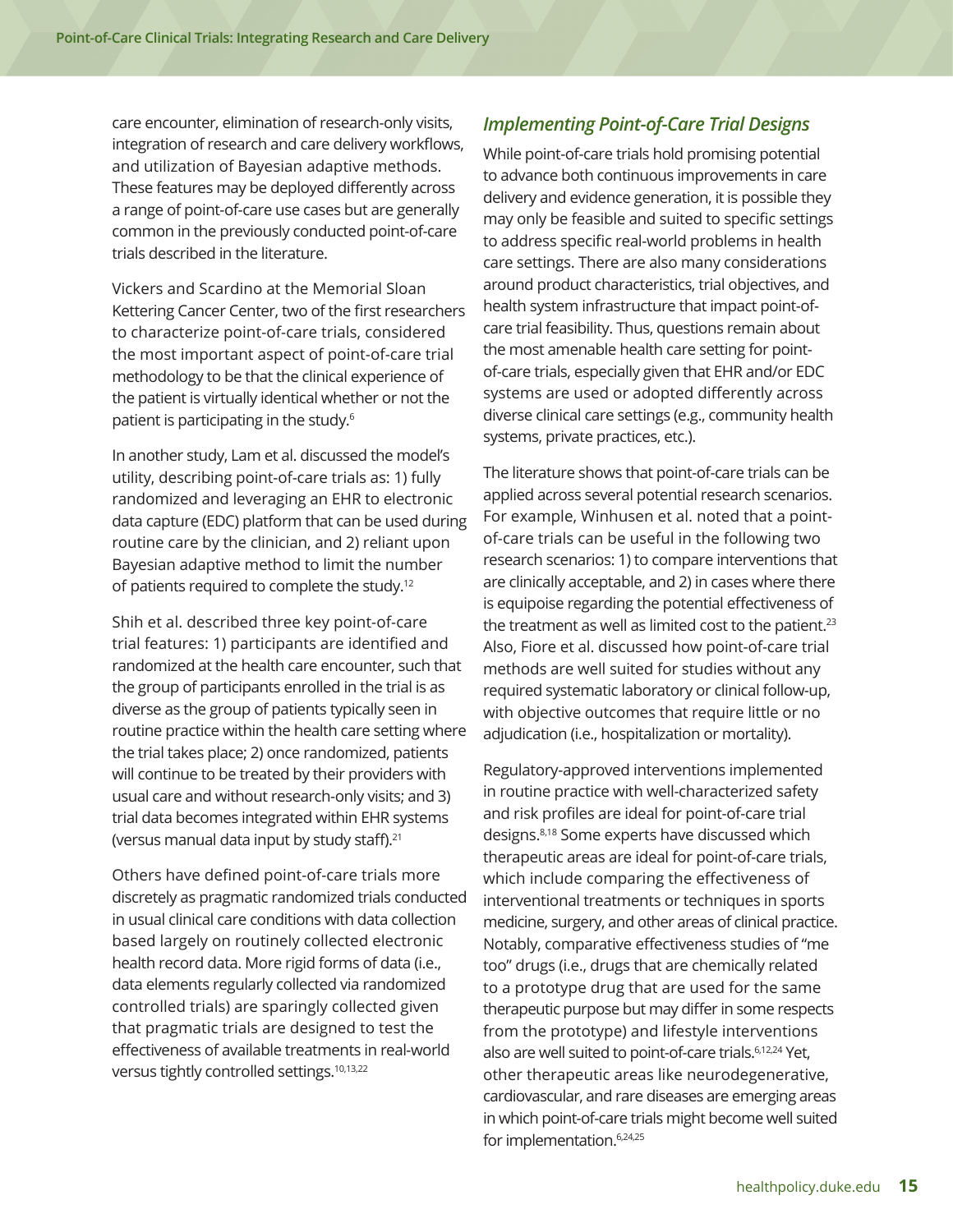# **Exemplar Point-of-Care Trials: Lessons Learned**

#### *Exemplar Point-of-Care Trials*

A small number of point-of-care trials have been thoroughly described in the literature: VA insulin study, Retropro and eLung studies, MOMs and INFANTs studies, and chlorhexidine bathing study. These studies were identified through a PubMed database search using the following key words: "point-of-care trials"; "point-of-care research clinical trials"; "point-of-care research"; "point-of-care clinical trials"; "point-of-care comparative effectiveness research clinical trials". The aforementioned trials were selected because they have been explicitly defined by investigators and tagged in the literature as point-of-care trials and because their research methodology and results are wellcharacterized for analysis. These trials occurred in routine care conditions with sufficient EHR system integration. Moreover, patients were randomized at the health care encounter. Although these trials vary slightly in terms of their methodologies, they are useful examples of how variations in pointof-care trial models can exist in today's health data infrastructure and regulatory environment. Additional studies that were selected, and thus well suited for our analysis, were based on expert working group recommendations, even though the studies were not tagged as point-of-care trials in the PubMed database. **Table 1** provides an overview and summary of each of these studies, including their research aim(s) and key design and data collection dimensions.

#### *Insights from the Literature*

The VA insulin, Retropro and eLung, MOMs and INFANTs, and chlorhexidine bath studies offer important insights for those looking to implement point-of-care trials today or in the future. Insights include clinical process improvements to help reduce clinician burden due to time-intensive patient recruitment, training, and informed consent processes and procedures, as well as balancing outcome selection with cost and technological system capabilities.

Insights from these studies also show that minimizing clinician burden is paramount to the successful implementation of point-of-care trials. For example, in the chlorhexidine bathing study, cluster randomization with waiver of consent and inclusive selection criteria improved enrollment and reduced overall clinician burden.<sup>26</sup> Thus, efficiencies needed to navigate successful patient recruitment and obtain informed consent are critical to minimize clinician burden and increase the likelihood of broad point-of-care trial implementation.

For trials with more complex eligibility criteria, there are options to consider regarding patient recruitment and informed consent. Centralized patient identification and recruitment ahead of the actual health care encounter (i.e., through telephone- or electronic-based based informed consent processes with documentation waivers) are potential strategies to notify patients of their randomization and efficiently obtain their informed consent.11 In addition, modified informed consent processes that appropriately balance the risks of point-of-care research against therapeutic benefits, especially for repurposed therapeutics or commonly-used interventions, are viable options reported in the literature.<sup>10,11</sup>

To support point-of-care trial implementation and account for clinician time and bandwidth, lessons learned from the VA insulin study noted that practicing clinicians should be expected only to protect and treat their patients and not undergo research training and credentialing, even if the clinicians refer their patients for inclusion in a trial and sign or authorize randomly generated orders for treatment. Clinicians in this study were not required to participate in the additional research training that would have otherwise interfered with time the clinicians needed to dedicate to patient care. Overall, the authors noted that point-of-care trials are best suited for exploring commonly used interventions and comparative effectiveness among treatments with clear toxicity profiles.<sup>11</sup> They also noted that EHR systems should ideally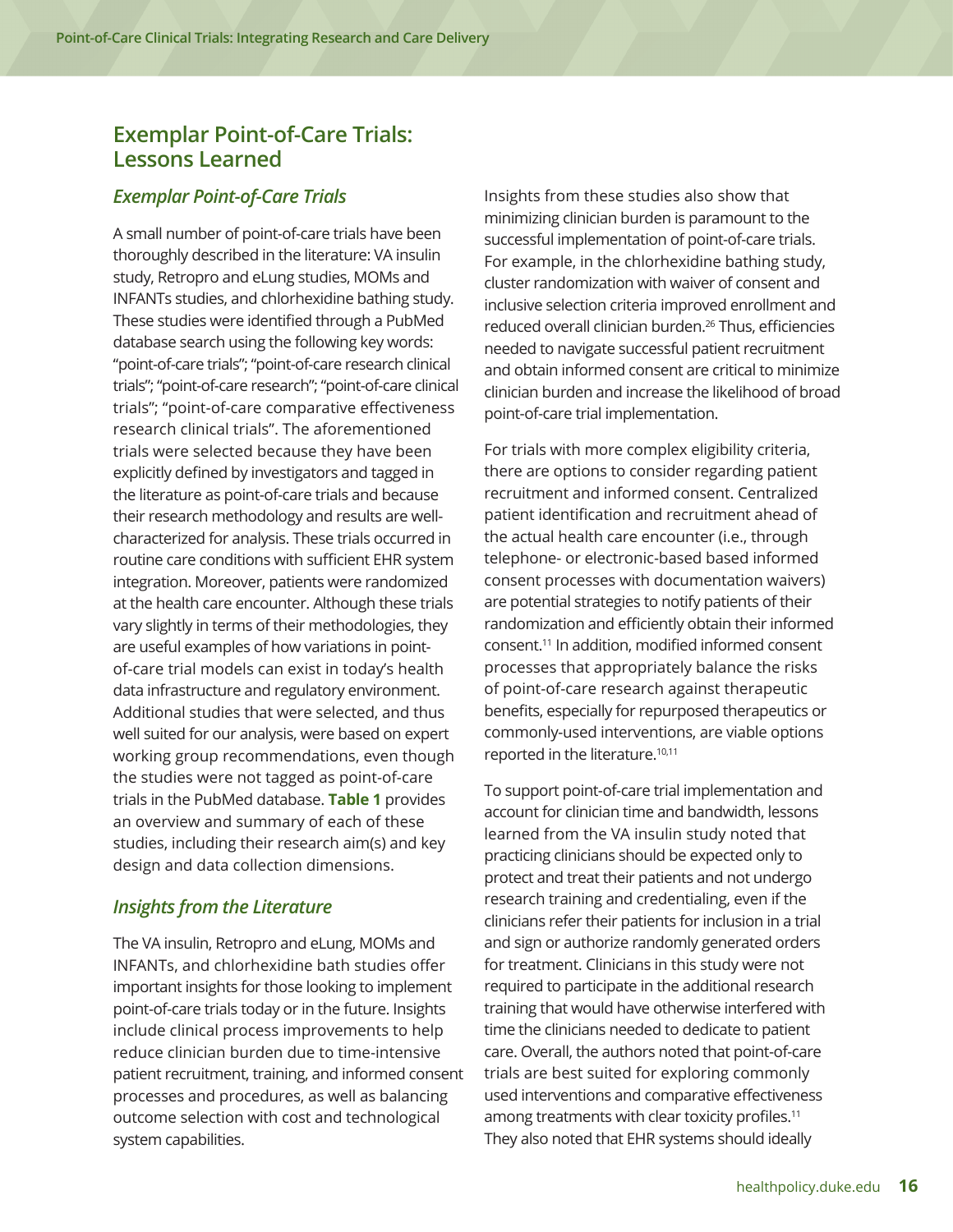be configured to accommodate study-specific workflows and linkage to back-end databases.

Lessons learned from the eLung and Retropro studies show it is also important to balance the clinical relevance of study outcomes with the technological feasibility and cost of data collection. Within these studies, the participating clinicians recorded outcome measures in the EHRs, which were then aggregated for analysis and required during manual chart review. In other trials like

the VA insulin study, data collection was fully automated as the primary and secondary outcomes were ascertained from structured data elements in the VA's EHR system. Therefore, EHR systems that are not sufficiently flexible may require substantial reengineering prior to point-of-care trial conduct.8,10,11

# **Limitations of the Model**

Point-of-care trials can potentially augment or enrich traditional clinical research methodologies in some contexts but not all. Indeed, point-of-care trials are accompanied by inherent limitations. Clinician burden, limited choice in primary outcome measure selection due to what is relevant and feasible during routine care delivery, and low clinician interest in trial participation due to perceived workload are perhaps the most significant limitations that will ultimately affect broad point-of-care trial implementation.

Clinician burden was a major obstructing limiting factor in one study.<sup>11</sup> In addition, some providers noted that randomization, even to an active control, and admission of clinical equipoise may damage the clinician-patient relationship.5,8,18

Risk of study bias is also a significant limitation given that treatment randomization may be unblinded. Also, the risk of low generalizability among the trial results due to inherent differences in patient populations across trial sites and health care systems also is extant.<sup>8</sup> This risk is emphasized in recent FDA guidance which notes that EHR data collected during routine care may have limited generalizability because patients in different health care systems may differ in characteristics such as age, socioeconomic status, health conditions, and other confounders.14 Further, it is likely that most, if not all, point-of-care trials would have an unblinded design so that they can be conducted with limited

disruption to typical clinical care. This structure raises concern about observational bias and crosscontamination of treatments or the provision of differential treatment due to physicians' perceptions of patient needs.<sup>8</sup>

Further, some studies noted that EHR utilization may also limit the applicability of the model because trial treatment outcomes are limited to the data elements routinely obtained in clinical practice, thus ultimately impacting primary outcome measure selection.5,23,27 Some investigators propose using EHRs in combination with add-on systems or the use of simple eCRFs to increase simplicity of data collection for providers while still facilitating the collection of data on all relevant clinical outcomes.<sup>28</sup>

Finally, physician interest in trial participation may be low due to the lack of proper incentives (i.e., modest payment for trial participation or access to de-identified study data).<sup>6</sup> Exploring a research question important or impactful enough in the context of care delivery as well as professional development opportunities associated with involvement in research, might serve as sufficient compensation.29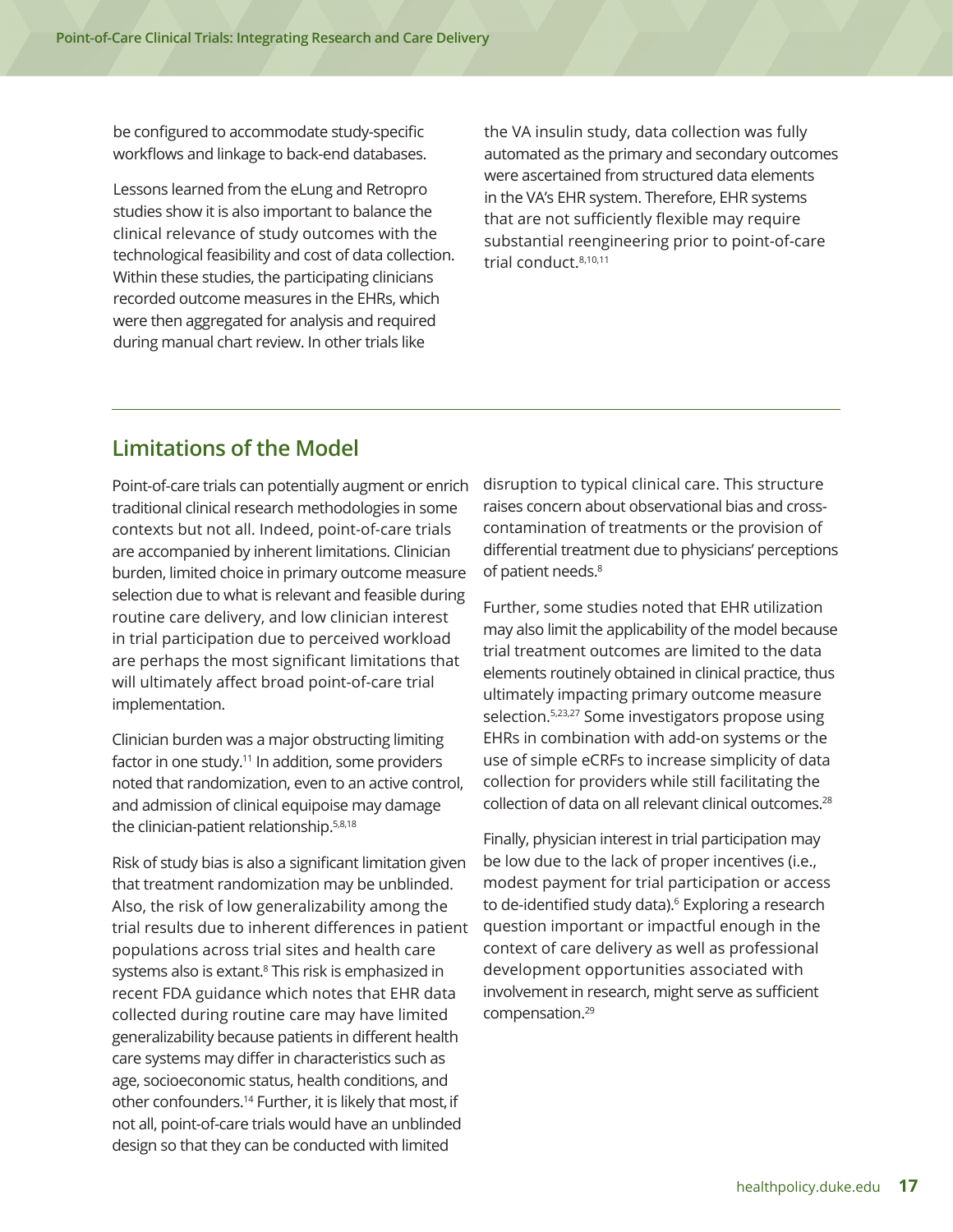# **Review of Factors Supporting or Obstructing Point-of-Care Trial Conduct**

#### *Legal and Regulatory Challenges*

Point-of-care trials are accompanied by legal and regulatory compliance requirements and challenges. The duration of research training and federal and local site approval processes were major obstacles reported in the literature. Namely, investigators felt that current regulations governing point-of-care trials were not risk-proportionate in relation to relatively low-risk nature of the trials. For example, the VA insulin study report noted that their informed consent process was the single most tangible disruption to care workflows and that variations in the traditional informed consent process could prove more efficient and appropriate where there is minimal risk to the patient.<sup>8,18</sup> Further, the Retropro and eLung studies noted that training requirements and protocols were lengthy and time consuming, even when the trial was lowrisk, and that clinicians had considerable experience prescribing the treatment included in the study (e.g., statins in the Retropro study).

Although point-of-care trials are intended to promote safe treatments and drive greater evidence based on data collected during clinical encounters, there are certain challenges to achieving this goal. Specifically, adherence to Good Clinical Practice guidelines, trial governance requirements, and consent procedures are major challenges. These challenges are partially due to the long legal and regulatory compliance timelines and considerable training and reporting requirements that precede and endure throughout trial conduct.<sup>10</sup> For example, governance review and local site approval processes were a major barrier for some trials, with one study reporting that they were able to obtain site activation approvals after three years. In the Retropro and eLung studies, trial site approval was contingent upon agreeing to several conditions, including but not limited to frequent audits. Study teams also were required to immediately report side effects for commonly re-purposed drugs

(e.g., statins) into the EHR and study website, which ultimately disrupted clinical workflows and increased overall data collection burden.10

### *Data Collection Infrastructure Considerations*

While integration between EHR and electronic trial data capture systems is a key facilitator for pointof-care trials, data infrastructure challenges persist for many. Solutions to data collection challenges described in the literature generally center around the need to modify existing EHR systems to be better fit for point-of-care trial conduct.

For example, one study discussed the idea that point-of-care trial implementation is dependent on EHR use and adoption needed to: 1) identify events in real-time; 2) intervene in clinical care workflow; and 3) track longitudinal data.<sup>8</sup> Also, the MOMs and INFANTs studies on neonatal abstinence syndrome and opioid dependency in pregnancy reported struggles with standardizing EHR systems across trial sites to meet point-of-care trial needs (e.g., embedding randomization capabilities or features into EHRs), even though all three sites used the same EHR system and vendor.<sup>23</sup> The Retropro and eLung studies required significant investment in a costly EHR aggregation system as well as onerously converting data from clinical encounters into a useful and assessable format.

Data collection challenges at the health system level also challenge point-of-care trial implementation. For instance, EHR system integration can increase training time and place additional burden on clinicians. The Retropro and eLung studies reported that clinicians struggled with the "flagging" software that optimized the EHRs for the trials, noting that the software required considerable troubleshooting and training.11 Further, the conventional EHR platform used across their health system did not satisfy GCP standards and required considerable reengineering.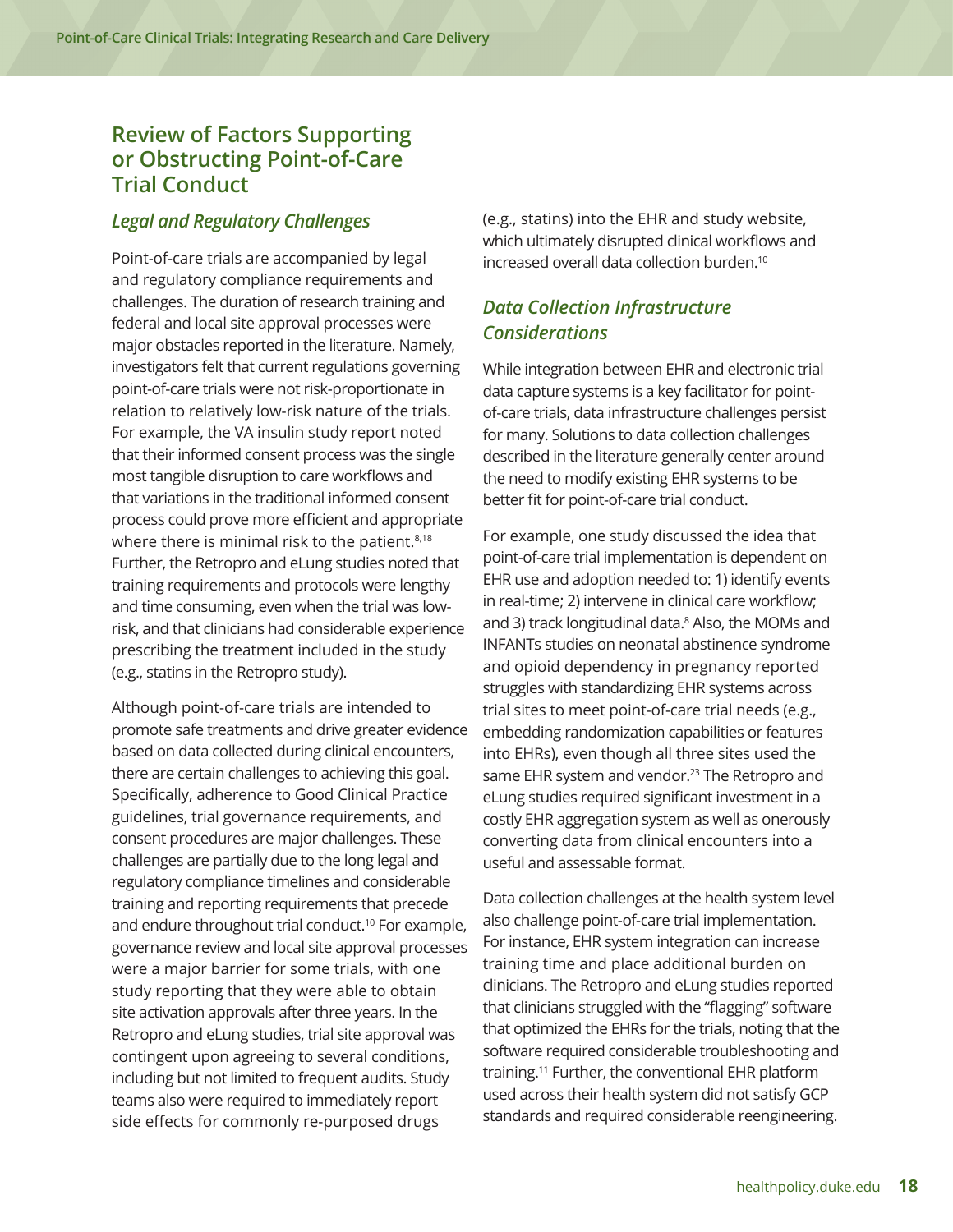The lack of harmonization between EHR and GCP standards placed a considerable burden on participating physicians, as it led to increased paperwork and training requirements that required completion prior to patient recruitment.10

# **Knowledge Gaps**

The impact of uncertainty around the regulatory acceptability of RWD generated from point-of-care trials remains unknown. While RWD generally holds potential to enable broader access to information collected at the point of care, indeed, there are practical and technical challenges to data and data systems that ultimately impact the regulatory acceptability and utility of the data. Future work should determine if and how point-of-care trials can produce fit-for-purpose and scientifically robust data that meet regulatory standards and needs, while taking into account existing regulatory guidance on relevant trial designs, data quality, and data standards.14–17,30

Also, most of the studies reviewed lacked sufficient discussion about whether and how nongeneralizable results might impact the widespread adoption of the point-of-care trials as well as the regulatory acceptability of point-of-care trial data. Although investigators set inclusion/exclusion criteria and recruitment goals in part to meet representative enrollment targets, the composition of the population in a health system where the trial is conducted may limit the generalizability of trial findings. Issues around the generalizability also

appear in instances where trials are conducted in highly-resourced academic medical centers that can quickly adapt EHR systems and provide trained research staff. Future work, therefore, also should outline standard enrollment criteria, resources to achieve optimal data standardization, and other standardizing elements that would help improve the generalizability of trial results and maximize their utility for regulators.

Finally, some of the studies recommended using financial incentives to increase the likelihood of provider participation in point-of-care trials, but a few discussed the lack of insurance coverage or reimbursement for routine care provided as part of clinical trials. Although the reimbursement landscape may change or improve over time, routine costs associated with conducting clinical trials are typically covered by the trial sponsor. Therefore, how point-of-care trials might operate within or outside of current health care reimbursement frameworks should be explored to generate potentially viable and sustainable solutions.<sup>31</sup>

#### **Conclusion**

Point-of-care trials hold promising potential to contribute RWD and RWE needed to support both clinical and regulatory decision-making. Although point-of-care trials are inconsistently defined, have supported varied methodological approaches, introduce real or perceived complexities to the standard-of-care, and require substantial considerations regarding EHR adoption, adaptation, and use across diverse health system settings, valuable lessons learned to date along with meaningful next steps can be ascertained through the literature and through stakeholder engagement. When approached carefully and designed with meaningful intent, point-of-care trials can become useful to meet evidentiary goals and needs across diverse contexts and stakeholders, ultimately making clinical trials more accessible and their findings more applicable to real-world settings.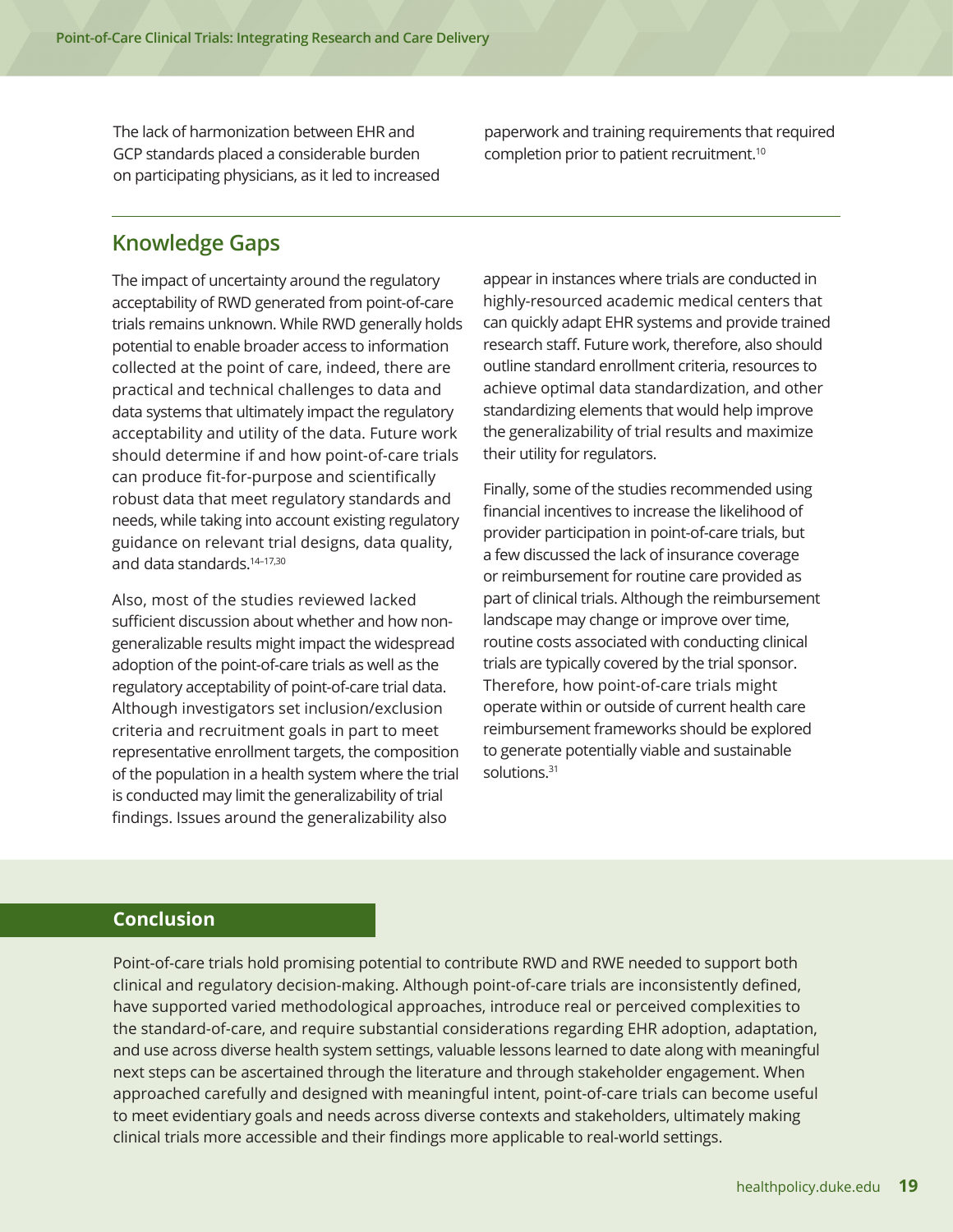## **Appendix B: References**

- 1. Framework for FDA's Real-World Evidence Program. Published online December 2018. https://www.fda.gov/ media/120060/download
- 2. Guerino J, et al. Comparative effectiveness and safety of pharmaceuticals assessed in observational studies compared with randomized controlled trials. *BMC Med.* 2021;19(1):307. doi:10.1186/s12916-021-02176-1
- 3. Wu J, Wang C, Toh S, Pisa FE, Bauer L. Use of real-world evidence in regulatory decisions for rare diseases in the United States—Current status and future directions. *Pharmacoepidemiol Drug Saf.* 2020;29(10):1213-1218. doi:10.1002/pds.4962
- 4. Baumfeld Andre E, Reynolds R, Caubel P, Azoulay L, Dreyer NA. Trial designs using real-world data: The changing landscape of the regulatory approval process. *Pharmacoepidemiol Drug Saf.* 2020;29(10):1201-1212. doi:10.1002/ pds.4932
- 5. D'Avolio L, Ferguson R, Goryachev S, et al. Implementation of the Department of Veterans Affairs' first point-of-care clinical trial. *J Am Med Inform Assoc JAMIA.* 2012;19(e1):e170-176. doi:10.1136/amiajnl-2011-000623
- 6. Vickers AJ, Scardino PT. The clinically-integrated randomized trial: proposed novel method for conducting large trials at low cost. *Trials.* 2009;10:14. doi:10.1186/1745-6215-10-14
- 7. Point of Care Research (POC-R). Accessed September 15, 2021. https://www.research.va.gov/programs/csp/pointof-care.cfm
- 8. Fiore LD, Brophy M, Ferguson RE, et al. A point-of-care clinical trial comparing insulin administered using a sliding scale versus a weight-based regimen. *Clin Trials Lond Engl.* 2011;8(2):183-195. doi:10.1177/1740774511398368
- 9. Shih MC, Turakhia M, Lai TL. Innovative designs of point-of-care comparative effectiveness trials. *Contemp Clin Trials.* 2015;45(Pt A):61-68. doi:10.1016/j.cct.2015.06.014
- 10. Van S, Dyson L, McCann G, et al. The opportunities and challenges of pragmatic point-of-care randomised trials using routinely collected electronic records: Evaluations of two exemplar trials. *Health Technol Assess.* Published online 2014. doi:10.3310/hta18430
- 11. Fiore LD, Lavori PW. Integrating Randomized Comparative Effectiveness Research with Patient Care. *N Engl J Med.*  2016;374(22):2152-2158. doi:10.1056/NEJMra1510057
- 12. Lam KC, Bacon CEW, Sauers EL, Bay RC. Point-of-Care Clinical Trials in Sports Medicine Research: Identifying Effective Treatment Interventions Through Comparative Effectiveness Research. *J Athl Train.* 2020;55(3):217-228. doi:10.4085/1062-6050-307-18
- 13. Brophy MT, Ferguson RE. Point-of-Care Clinical Trials. In: Itani KMF, Reda DJ, eds. *Clinical Trials Design in Operative and Non Operative Invasive Procedures.* Springer International Publishing; 2017:115-122. doi:10.1007/978-3-319- 53877-8\_13
- 14. U.S. Department of Health and Human Services Food and Drug Administration. Real-World Data: Assessing Electronic Health Records and Medical Claims Data To Support Regulatory Decision Making for Drug and Biological Products Guidance for Industry. Published online 2021:39.
- 15. U.S. Department of Health and Human Services Food and Drug Administration. Use of Real-World Evidence to Support Regulatory Decision-Making for Medical Devices - Guidance for Industry and Food and Drug Administration Staff. :24.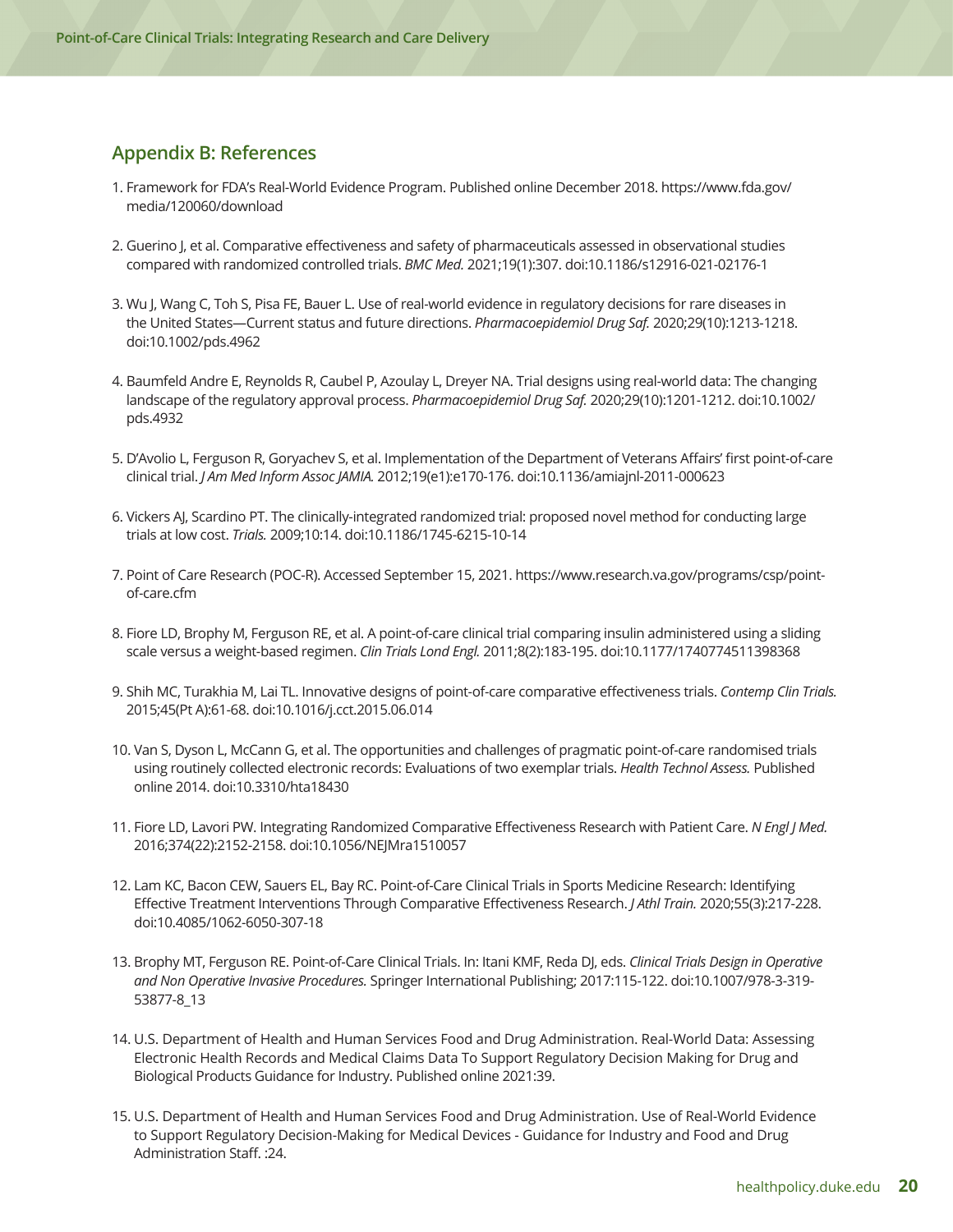- 16. Consultation document: MHRA draft guidance on randomised controlled trials generating real-world evidence to support regulatory decisions. GOV.UK. Accessed October 22, 2021. https://www.gov.uk/government/ consultations/mhra-draft-guidance-on-randomised-controlled-trials-generating-real-world-evidence-to-supportregulatory-decisions/consultation-document-mhra-draft-guidance-on-randomised-controlled-trials-generatingreal-world-evidence-to-support-regulatory-decisions
- 17. E 8 General Considerations for Clinical Trials. Published online 2006:14.
- 18. Weir CR, Butler J, Thraen I, et al. Veterans Healthcare Administration providers' attitudes and perceptions regarding pragmatic trials embedded at the point of care. *Clin Trials.* 2014;11(3):292-299. doi:10.1177/1740774514523848
- 19. Clinical Equipoise an overview | ScienceDirect Topics. Accessed March 3, 2022. https://www.sciencedirect.com/ topics/medicine-and-dentistry/clinical-equipoise
- 20. Medicine (US) I of. *Discussion Paper: The Clinical Trials Enterprise in the United States: A Call for Disruptive Innovation.*  National Academies Press (US); 2012. Accessed April 28, 2022. https://www.ncbi.nlm.nih.gov/books/NBK114657/
- 21. Shih MC, Turakhia M, Lai TL. Innovative designs of point-of-care comparative effectiveness trials. *Contemp Clin Trials.* 2015;45(Pt A):61-68. doi:10.1016/j.cct.2015.06.014
- 22. Patsopoulos NA. A pragmatic view on pragmatic trials. *Dialogues Clin Neurosci.* 2011;13(2):217-224.
- 23. Winhusen T, Wilder C, Wexelblatt SL, et al. Design considerations for point-of-care clinical trials comparing methadone and buprenorphine treatment for opioid dependence in pregnancy and for neonatal abstinence syndrome. *Contemp Clin Trials.* 2014;39(1):158-165. doi:10.1016/j.cct.2014.08.009
- 24. Vickers AJ, Bennette C, Touijer K, et al. Feasibility study of a clinically-integrated randomized trial of modifications to radical prostatectomy. *Trials.* 2012;13:23. doi:10.1186/1745-6215-13-23
- 25. Aronson JK, Green AR. Me-too pharmaceutical products: History, definitions, examples, and relevance to drug shortages and essential medicines lists. *Br J Clin Pharmacol.* 2020;86(11):2114-2122. doi:10.1111/bcp.14327
- 26. Chlorhexidine Bathing and Health Care–Associated Infections: A Randomized Clinical Trial | Critical Care Medicine | JAMA | JAMA Network. Accessed September 9, 2021. https://jamanetwork.com/journals/jama/fullarticle/2091544
- 27. Shih MC, Lavori PW. SEQUENTIAL METHODS FOR COMPARATIVE EFFECTIVENESS EXPERIMENTS: POINT OF CARE CLINICAL TRIALS. *Stat Sin.* 2013;23(4):1775-1791.
- 28. Meinecke AK, Welsing P, Kafatos G, et al. Series: Pragmatic trials and real world evidence: Paper 8. Data collection and management. *J Clin Epidemiol.* 2017;91:13-22. doi:10.1016/j.jclinepi.2017.07.003
- 29. Staa TP van, Dyson L, McCann G, et al. *Point-of-Care Trials: The Way Forward– Perspectives from Patient Representatives and General Practitioner Investigators.* NIHR Journals Library; 2014. Accessed September 15, 2021. https://www.ncbi.nlm.nih.gov/books/NBK262222/
- 30. U.S. Department of Health and Human Services Food and Drug Administration. Data Standards for Drug and Biological Product Submissions Containing Real-World Data. :14.
- 31. Degette D. *Cures 2.0 Act.;* 2021:127.
- 32. Marquis-Gravel G, Roe MT, Robertson HR, et al. Rationale and Design of the Aspirin Dosing—A Patient-Centric Trial Assessing Benefits and Long-term Effectiveness (ADAPTABLE) Trial. *JAMA Cardiol.* 2020;5(5):598-607. doi:10.1001/jamacardio.2020.0116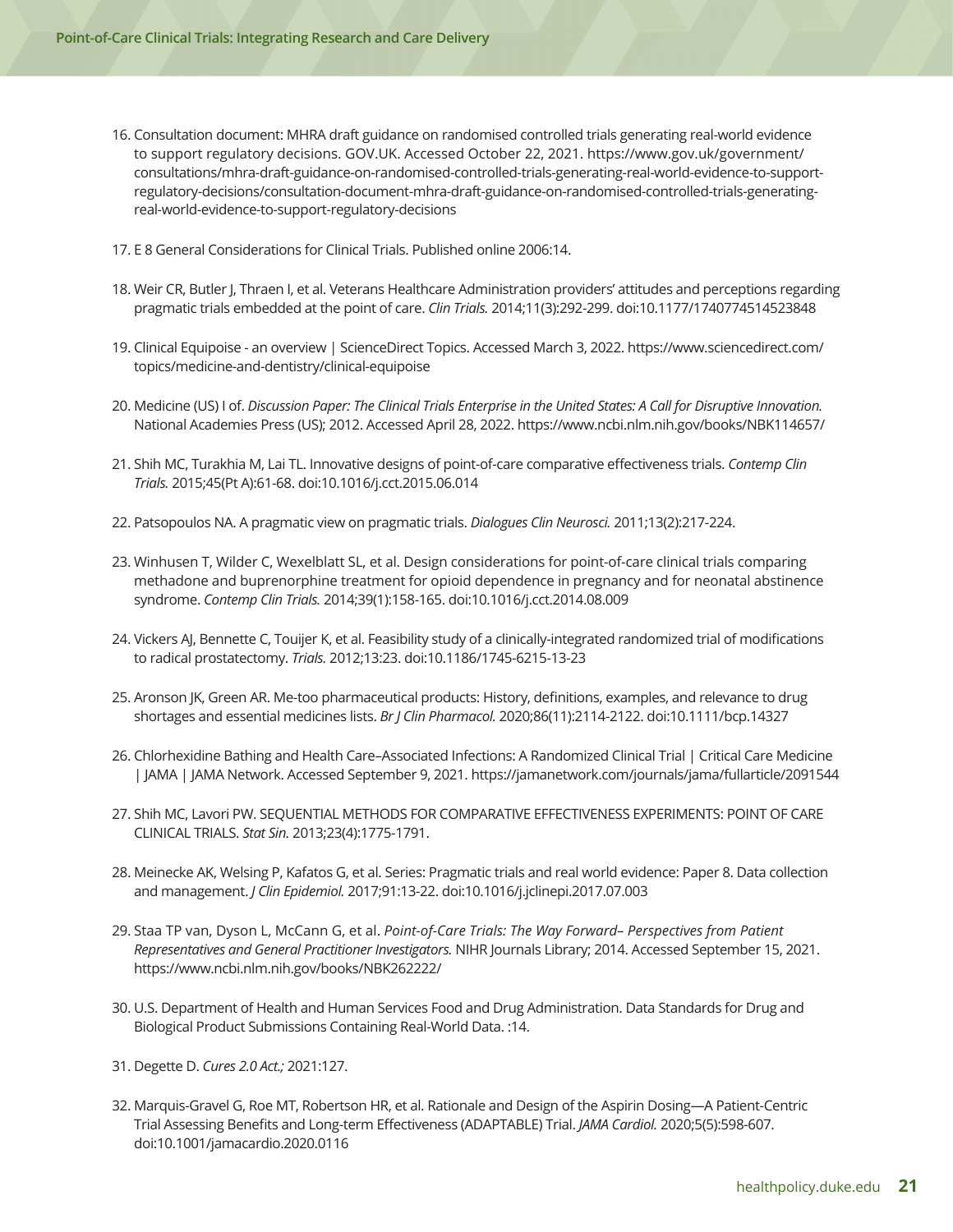- 33. Comparative Effectiveness of Aspirin Dosing in Cardiovascular Disease | NEJM. *N Engl J Med.* Accessed October 21, 2021. https://www-nejm-org.proxy.lib.duke.edu/doi/10.1056/NEJMoa2102137
- 34. Horby PW, Mafham M, Bell JL, et al. Lopinavir–ritonavir in patients admitted to hospital with COVID-19 (RECOVERY): a randomised, controlled, open-label, platform trial. *The Lancet.* 2020;396(10259):1345-1352. doi:10.1016/S0140- 6736(20)32013-4
- 35. RANDOMISED EVALUATION OF COVID-19 THERAPY (RECOVERY). Accessed October 22, 2021. https://www. recoverytrial.net/files/recovery-protocol-v17-1-2021-08-10-1.pdf
- 36. Group FNBW. *Glossary.* Food and Drug Administration (US); 2021. Accessed March 3, 2022. https://www.ncbi.nlm. nih.gov/books/NBK338448/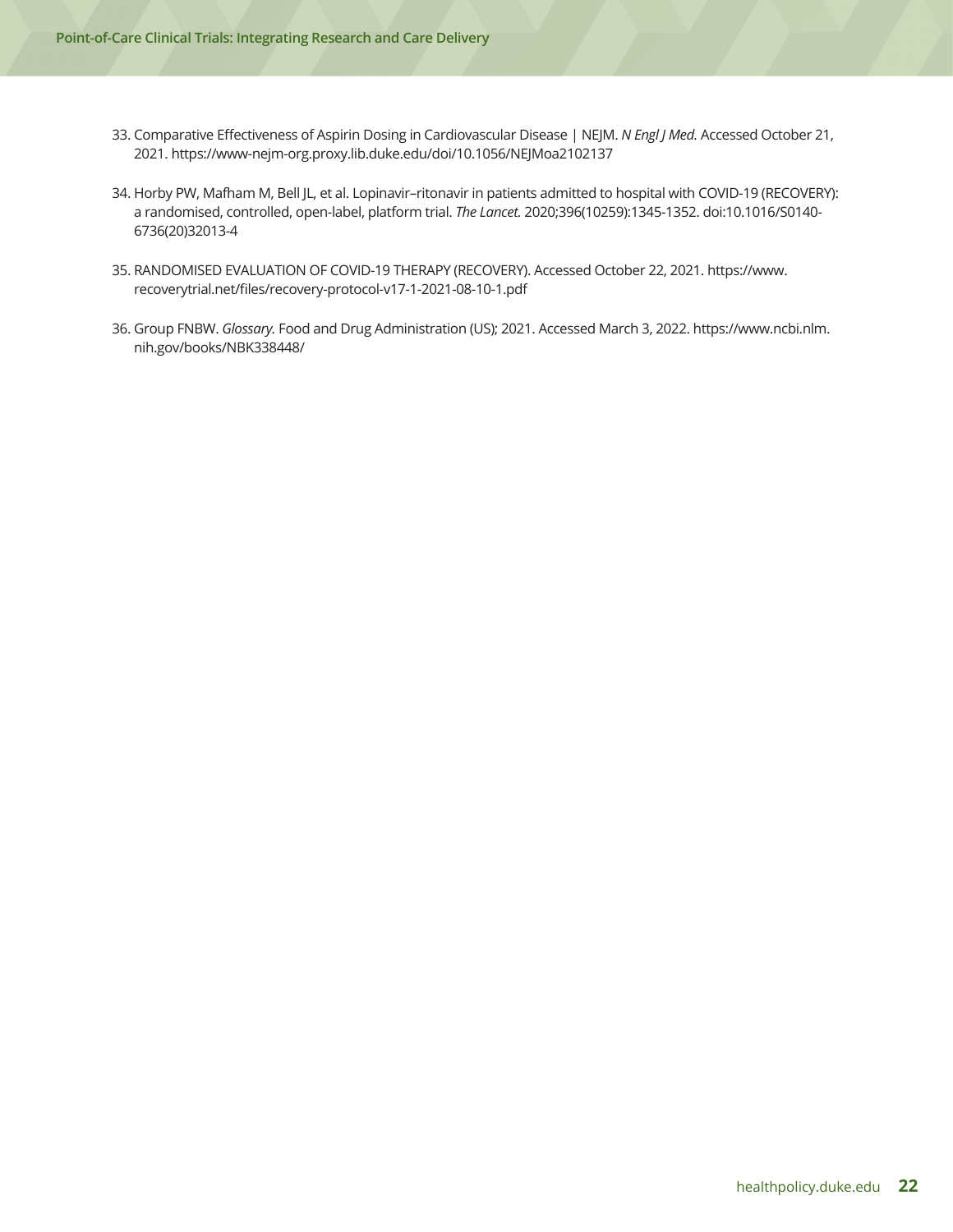# **Appendix B: Table 1**

# **Comparison of Exemplar Point-of-Care Trials**

| <b>Trial</b>                                                  | Setting and<br>Therapeutic<br>Area                                                                                                                                                 | <b>Study Design</b><br>and Size                                                                                                                                                                                                                                                                                                                                                                                                                                                                                                                                                      | Random-<br>ization                                                                                                                                  | <b>Patient</b><br>Identification<br>and Consent                                                                                                                                                                                                                                     | <b>EHR</b><br>Integration                                                                                                                | <b>Study</b><br><b>Limitations</b>                                                                                                                                                                                                                                                         |
|---------------------------------------------------------------|------------------------------------------------------------------------------------------------------------------------------------------------------------------------------------|--------------------------------------------------------------------------------------------------------------------------------------------------------------------------------------------------------------------------------------------------------------------------------------------------------------------------------------------------------------------------------------------------------------------------------------------------------------------------------------------------------------------------------------------------------------------------------------|-----------------------------------------------------------------------------------------------------------------------------------------------------|-------------------------------------------------------------------------------------------------------------------------------------------------------------------------------------------------------------------------------------------------------------------------------------|------------------------------------------------------------------------------------------------------------------------------------------|--------------------------------------------------------------------------------------------------------------------------------------------------------------------------------------------------------------------------------------------------------------------------------------------|
| <b>VA</b> insulin<br>trial <sup>5</sup>                       | <b>Veterans Affairs</b><br>Healthcare<br>System<br>Common<br>chronic disease<br>(diabetes)                                                                                         | Open-label, randomized<br>trial comparing sliding scale<br>regular insulin to a weight-<br>based regimen for control<br>of hyperglycemia, using the<br>primary outcome length of<br>stay, in 55 non-ICU inpatients<br>at a single site, VA Boston<br>Healthcare System                                                                                                                                                                                                                                                                                                               | Bayesian<br>adaptive<br>randomization<br>using EHR<br>system during<br>health care<br>encounter by<br>physician at<br>insulin-order<br>entry screen | Clinicians indicated<br>their approval for<br>informed consent<br>which was then<br>obtained by trained<br>study staff                                                                                                                                                              | <b>VA CPRS/VISTA</b><br>EHR system<br>modification<br>to support<br>enrollment,<br>randomization,<br>and longitudinal<br>data collection | Requirement for<br>unblinded design<br>which could produce<br>cross-contamination<br>between treatments<br>or other biases<br>Study may have<br>yielded results that<br>are locally convincing<br>but are not easily<br>generalized to other<br>healthcare systems                         |
| Retropro<br>trial and<br>eLung trial <sup>10</sup>            | General<br>Practitioner<br>Practices in<br>the United<br>Kingdom<br>Common<br>chronic disease<br>(cardiovascular<br>disease<br>and chronic<br>obstructive<br>pulmonary<br>disease) | Open-label, randomized trials<br>with Retropro comparing<br>simvastatin vs. atorvastatin<br>for CVD patients, enrolling 301<br>participants at 17 sites and<br>eLung comparing immediate<br>(prophylactic) vs. deferred<br>or non-use of antibiotics for<br>patients with COPD, enrolling<br>31 participants at 6 sites                                                                                                                                                                                                                                                              | Randomization<br>at health care<br>encounter by<br>physician using<br>trial website<br>to record<br>and obtain<br>assignment                        | Study team used<br>a computer<br>program, LEPIS, for<br>patient identification<br>based on extracted<br>patient information<br>from EHR; clinicians<br>approved patient<br>eligibility and<br>obtained informed<br>consent from<br>patients                                         | EHR system<br>supported<br>enrollment and<br>data collection:<br>data aggregation<br>system<br>supported<br>outcome<br>assessment        | Small sample size<br>and unblinded design<br>may introduce bias<br>Participants worked<br>within inner-city,<br>under-resourced<br>areas and patients<br>frequently<br>experienced<br>language barriers,<br>potentially impacting<br>data collection and<br>generalizability<br>of results |
| <b>MOMs</b><br>trial and<br><b>INFANTs trial<sup>23</sup></b> | Large Health<br>System<br>Hospital/<br>Academic<br>Medical<br>Centers<br>Neonatal<br>abstinence<br>syndrome<br>(NAS) and<br>opioid<br>dependency<br>during<br>pregnancy            | Open-label, randomized,<br>intent-to-treat, two-group<br>trials with an estimated 370<br>patients in MOMs comparing<br>methadone vs. buprenorphine<br>for opioid dependence during<br>pregnancy, with primary<br>outcome length of stay and<br>secondary outcome patient<br>retention in medication<br>assisted treatment (MAT)<br>through delivery, and<br>284 patients in INFANTS<br>comparing methadone vs.<br>buprenorphine for NAS in<br>affected infants, with primary<br>outcome length of stay and<br>secondary outcome days of<br>opioid treatment,<br>at three study sites | Randomization<br>using EHR<br>during health<br>care encounter<br>by physician                                                                       | Pregnant, opioid-<br>dependent patients<br>at one of the three<br>study sites who<br>were currently not<br>enrolled in MAT<br>and their infants<br>were identified;<br>clinicians obtained<br>consent during<br>the health care<br>encounter and<br>flagged participation<br>in EHR | <b>Existing</b><br><b>EHR</b> system<br>modification<br>to support<br>randomization<br>and longitudinal<br>data collection               | <b>EHR</b> systems<br>required substantial<br>modification<br>Study sites would<br>not typically cover<br>cost of the clinical<br>interventions, making<br>this model of clinical<br>research difficult in<br>this setting                                                                 |
| Chlorhexidine<br>bathing<br>trial <sup>26</sup>               | Academic<br><b>Medical Center</b><br>Infection in<br>critically ill,<br>hospitalized<br>patients                                                                                   | Pragmatic, controlled, cluster<br>randomized design with patient<br>blinding at one study site<br>containing 5 ICUs with 9,340<br>total patients studying use<br>of 2% chlorhexidine bathing<br>cloths vs. nonantimicrobial<br>cloths with a composite primary<br>outcome comprised of central<br>line-associated bloodstream<br>infection (CLABSI), catheter-<br>associated urinary tract<br>infection (CAUTI), possible or<br>probable ventilator-associated<br>pneumonia (VAP), or C difficile<br>infection                                                                       | Cluster<br>randomization<br>with automatic<br>enrollment<br>upon ICU<br>admission                                                                   | Waiver of informed<br>consent by clinicians<br>at study site                                                                                                                                                                                                                        | EHR system<br>supported<br>data collection;<br>outcomes were<br>assessed via<br>manual chart<br>review                                   | Inability to blind staff<br>administering baths<br>to patients                                                                                                                                                                                                                             |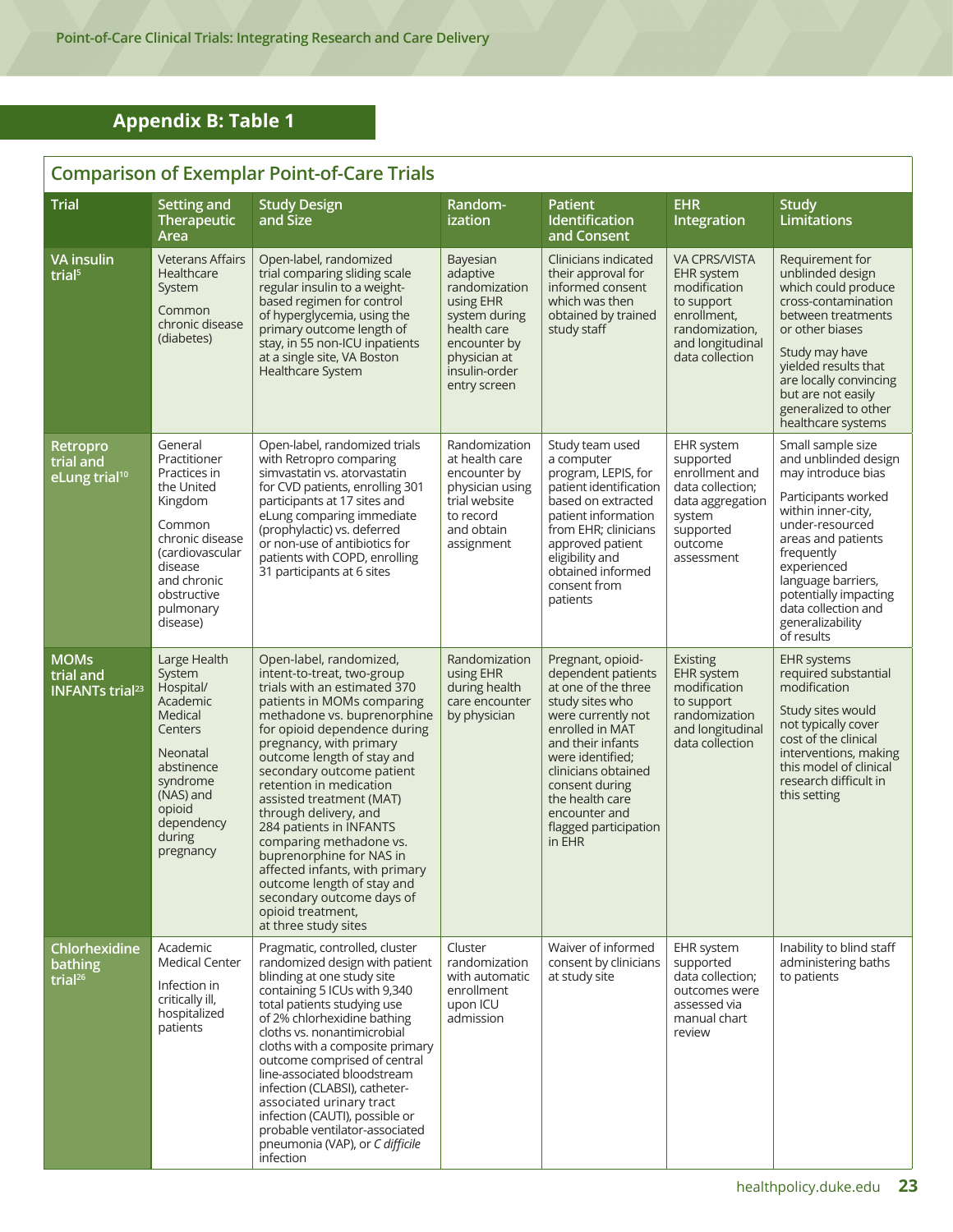# **Appendix B: Table 1** *continued*

# **Comparison of Exemplar Point-of-Care Trials**

| <b>Trial</b>                               | Setting and<br><b>Therapeutic</b><br>Area                                                                                            | <b>Study Design</b><br>and Size                                                                                                                                                                                                                                                                                                                                      | Random-<br>ization                                                                                                                                                                                 | <b>Patient</b><br>Identification<br>and Consent                                                                                                                                                                                                                                                    | <b>EHR</b><br>Integration                                                                                                                                                                                                                     | <b>Study</b><br>Limitations                                                                                                                                                                                                                                                                                                                                |
|--------------------------------------------|--------------------------------------------------------------------------------------------------------------------------------------|----------------------------------------------------------------------------------------------------------------------------------------------------------------------------------------------------------------------------------------------------------------------------------------------------------------------------------------------------------------------|----------------------------------------------------------------------------------------------------------------------------------------------------------------------------------------------------|----------------------------------------------------------------------------------------------------------------------------------------------------------------------------------------------------------------------------------------------------------------------------------------------------|-----------------------------------------------------------------------------------------------------------------------------------------------------------------------------------------------------------------------------------------------|------------------------------------------------------------------------------------------------------------------------------------------------------------------------------------------------------------------------------------------------------------------------------------------------------------------------------------------------------------|
| <b>ADAPTABLE</b><br>trial <sup>32,33</sup> | <b>PCORNet</b><br>network; 40<br>health centers<br>and one health<br>plan<br>Atherosclerotic<br>cardiovascular<br>disease<br>(ASCVD) | Open-label, pragmatic design,<br>randomization of 15,076<br>patients to a strategy of 81 mg<br>or 325 mg of aspirin per day                                                                                                                                                                                                                                          | Randomization<br>using web<br>portal. All<br>study visits<br>completed<br>within web<br>portal and did<br>not require<br>clinic visits<br>(non-internet<br>patients were<br>contacted by<br>phone) | Programming<br>algorithms<br>distributed,<br>customized.<br>and applied by<br>participating<br>centers to local EHR<br>data for patient<br>identification<br>Direct to patient<br>electronic informed<br>consent, or<br>consented by<br>trained research<br>staff if limited<br>access to internet | <b>EHR system</b><br>adapted to<br>support patient<br>identification,<br>consent, and<br>data collection/<br>endpoint<br>ascertainment                                                                                                        | Open-label design<br>and enrollment<br>of patients who<br>previously took study<br>drug<br>Patient and clinician<br>bias may have led to<br>chance in dosing<br>Potential limits to<br>generalizability;<br>trial under-enrolled<br>women and<br>other traditionally<br>underrepresented<br>groups                                                         |
| <b>RECOVERY</b><br>trial $34,35$           | 178 hospitals<br>within the<br>United<br>Kingdom's<br>National Health<br>Service<br>Repurposed<br>therapeutics<br>for COVID-19       | Randomized, controlled,<br>open-label, platform trial of a<br>range of possible treatments<br>compared with usual care in<br>43,268 hospitalized patients.<br>Interventions assessed<br>included: Anti-virals-lopinavir-<br>ritonavir, hydroxychloroquine;<br>Immunomodulators-<br>corticosteroid, azithromycin,<br>tocilizumab: SARS-CoV-2 -<br>convalescent plasma | Randomization<br>using online<br>form. Clinician<br>then prescribes<br>allocated<br>treatment on<br>usual chart                                                                                    | Simple 2-page<br>information sheet<br>& 1-page electronic<br>consent form                                                                                                                                                                                                                          | No EHR to EDC<br>integration.<br>Simple electronic<br>case report form<br>to randomize.<br>enroll, and<br>capture patient<br>data and<br>adverse events<br>(AEs)<br>Permission to<br>follow-up via<br>record linkage<br>for up to 10<br>years | Given the established<br>safety profile of<br>the repurposed<br>drugs assessed,<br>investigators did<br>not collect detailed<br>information on<br>non-serious AE<br>or information<br>on physiological,<br>laboratory,<br>or virological<br>parameters,<br>which have been<br>studied previously<br>for RECOVERY<br>compounds in the<br>studied population |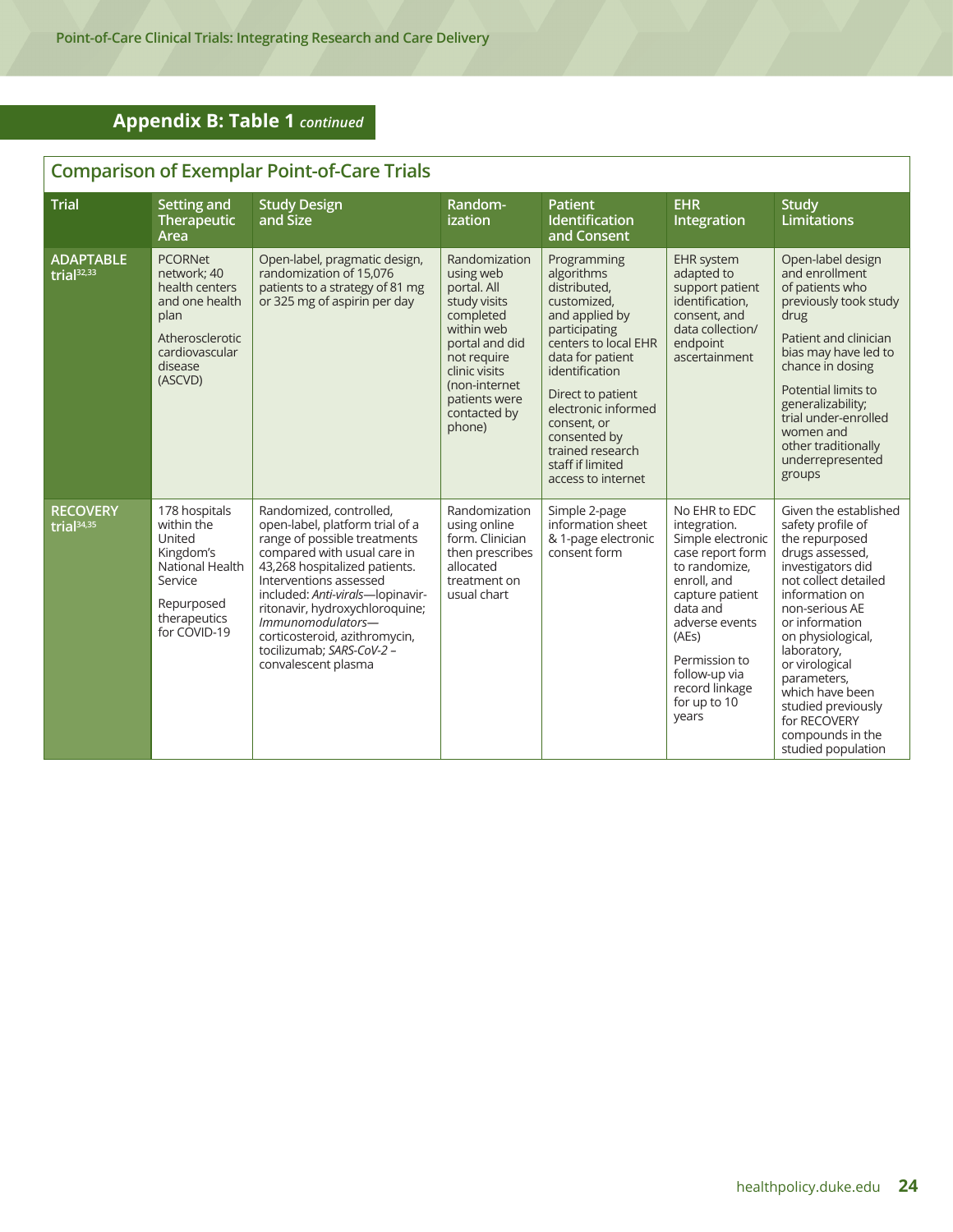### <span id="page-29-0"></span>**Appendix C: Glossary**

**Endpoint (Clinical endpoint):** "A precisely defined variable intended to reflect an outcome of interest that is statistically analyzed to address a particular research question. A precise definition of an endpoint typically specifies the type of assessments made, the timing of those assessments, the assessment tools used, and possibly other details, such as how multiple assessments within an individual are to be combined."36

**Clinical equipoise:** "The equality regarding probability of benefit that must exist between two or more groups being compared in a study. This probability of benefit is derived from existing, scientifically valid evidence of the effectiveness of the agents being tested, and not from anecdotal or 'gut' feelings."<sup>19</sup>

**Data provenance:** Origin of the data, sometimes including a chronological record of data custodians and transformations.

**Decision-grade evidence:** Evidence of sufficient quality and suitability to inform regulatory and other key health stakeholder decision making.

**Point-of-care trials (POC):** An operational approach to conducting clinical trials that involves leveraging electronic health records, comparing treatments administered in usual care settings, integrating clinical trials into clinical care workflows.

#### **Appendix C: References**

- 1. Framework for FDA's Real-World Evidence Program. Published online December 2018. https://www.fda.gov/ media/120060/download
- 2. Guerino J, et al. Comparative effectiveness and safety of pharmaceuticals assessed in observational studies compared with randomized controlled trials. *BMC Med.* 2021;19(1):307. doi:10.1186/s12916-021-02176-1
- 3. Wu J, Wang C, Toh S, Pisa FE, Bauer L. Use of real-world evidence in regulatory decisions for rare diseases in the United States—Current status and future directions. *Pharmacoepidemiol Drug Saf.* 2020;29(10):1213-1218. doi:10.1002/pds.4962
- 4. Baumfeld Andre E, Reynolds R, Caubel P, Azoulay L, Dreyer NA. Trial designs using real-world data: The changing landscape of the regulatory approval process. *Pharmacoepidemiol Drug Saf.* 2020;29(10):1201-1212. doi:10.1002/ pds.4932
- 5. D'Avolio L, Ferguson R, Goryachev S, et al. Implementation of the Department of Veterans Affairs' first point-of-care clinical trial. *J Am Med Inform Assoc JAMIA.* 2012;19(e1):e170-176. doi:10.1136/amiajnl-2011-000623
- 6. Vickers AJ, Scardino PT. The clinically-integrated randomized trial: proposed novel method for conducting large trials at low cost. *Trials.* 2009;10:14. doi:10.1186/1745-6215-10-14
- 7. Point of Care Research (POC-R). Accessed September 15, 2021. https://www.research.va.gov/programs/csp/pointof-care.cfm
- 8. Fiore LD, Brophy M, Ferguson RE, et al. A point-of-care clinical trial comparing insulin administered using a sliding scale versus a weight-based regimen. *Clin Trials Lond Engl.* 2011;8(2):183-195. doi:10.1177/1740774511398368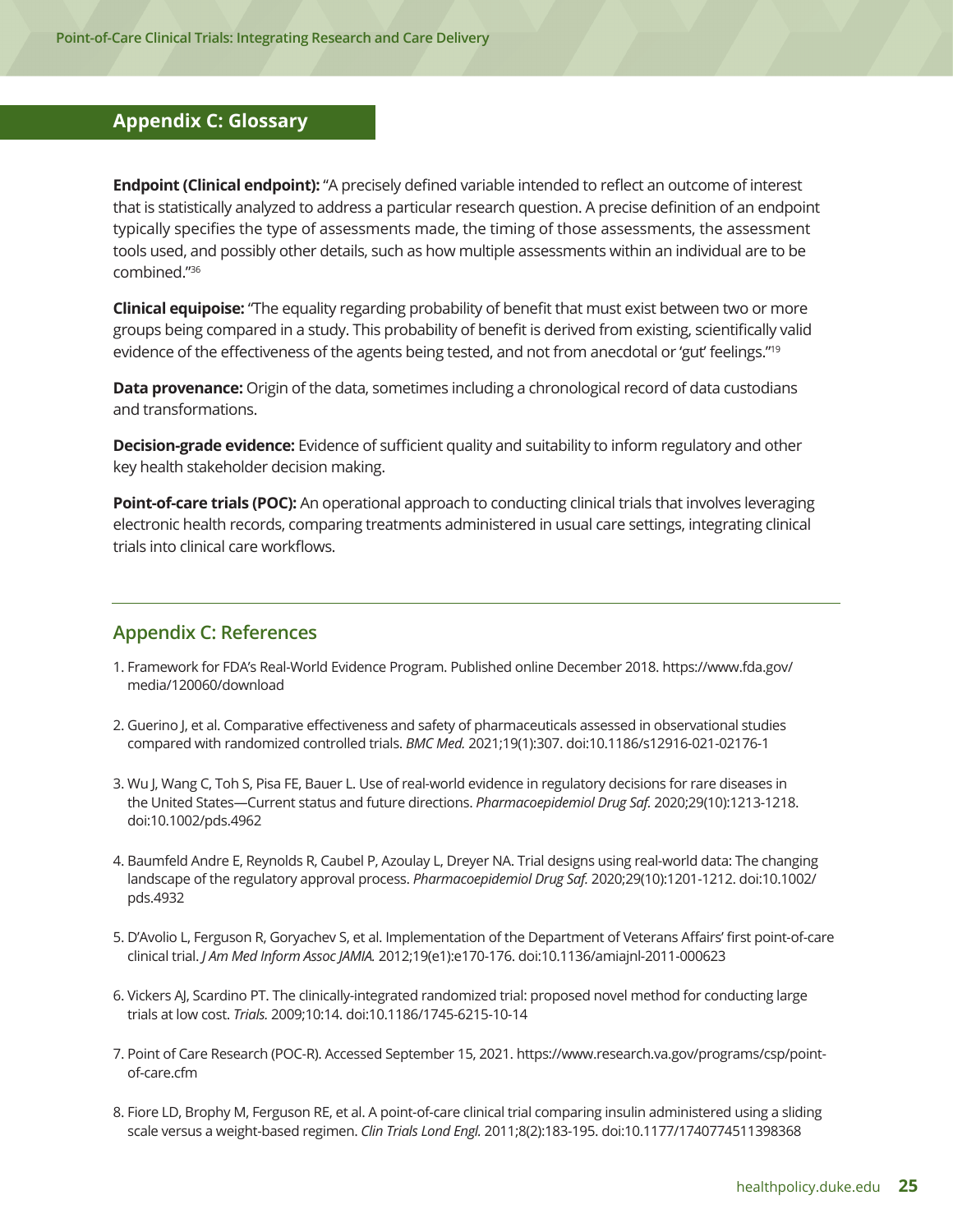- 9. Shih MC, Turakhia M, Lai TL. Innovative designs of point-of-care comparative effectiveness trials. *Contemp Clin Trials.* 2015;45(Pt A):61-68. doi:10.1016/j.cct.2015.06.014
- 10. Van S, Dyson L, McCann G, et al. The opportunities and challenges of pragmatic point-of-care randomised trials using routinely collected electronic records: Evaluations of two exemplar trials. *Health Technol Assess.* Published online 2014. doi:10.3310/hta18430
- 11. Fiore LD, Lavori PW. Integrating Randomized Comparative Effectiveness Research with Patient Care. N Engl J Med. 2016;374(22):2152-2158. doi:10.1056/NEJMra1510057
- 12. Lam KC, Bacon CEW, Sauers EL, Bay RC. Point-of-Care Clinical Trials in Sports Medicine Research: Identifying Effective Treatment Interventions Through Comparative Effectiveness Research. *J Athl Train.* 2020;55(3):217-228. doi:10.4085/1062-6050-307-18
- 13. Brophy MT, Ferguson RE. Point-of-Care Clinical Trials. In: Itani KMF, Reda DJ, eds. *Clinical Trials Design in Operative and Non Operative Invasive Procedures.* Springer International Publishing; 2017:115-122. doi:10.1007/978-3-319- 53877-8\_13
- 14. U.S. Department of Health and Human Services Food and Drug Administration. Real-World Data: Assessing Electronic Health Records and Medical Claims Data To Support Regulatory DecisionMaking for Drug and Biological Products Guidance for Industry. Published online 2021:39.
- 15. U.S. Department of Health and Human Services Food and Drug Administration. Use of Real-World Evidence to Support Regulatory Decision-Making for Medical Devices - Guidance for Industry and Food and Drug Administration Staff. :24.
- 16. Consultation document: MHRA draft guidance on randomised controlled trials generating real-world evidence to support regulatory decisions. GOV.UK. Accessed October 22, 2021. https://www.gov.uk/government/ consultations/mhra-draft-guidance-on-randomised-controlled-trials-generating-real-world-evidence-to-supportregulatory-decisions/consultation-document-mhra-draft-guidance-on-randomised-controlled-trials-generatingreal-world-evidence-to-support-regulatory-decisions
- 17. E 8 General Considerations for Clinical Trials. Published online 2006:14.
- 18. Weir CR, Butler J, Thraen I, et al. Veterans Healthcare Administration providers' attitudes and perceptions regarding pragmatic trials embedded at the point of care. *Clin Trials.* 2014;11(3):292-299. doi:10.1177/1740774514523848
- 19. Clinical Equipoise an overview | ScienceDirect Topics. Accessed March 3, 2022. https://www.sciencedirect.com/ topics/medicine-and-dentistry/clinical-equipoise
- 20. Medicine (US) I of. *Discussion Paper: The Clinical Trials Enterprise in the United States: A Call for Disruptive Innovation.* National Academies Press (US); 2012. Accessed April 28, 2022. https://www.ncbi.nlm.nih.gov/books/NBK114657/
- 21. Shih MC, Turakhia M, Lai TL. Innovative designs of point-of-care comparative effectiveness trials. *Contemp Clin Trials.* 2015;45(Pt A):61-68. doi:10.1016/j.cct.2015.06.014
- 22. Patsopoulos NA. A pragmatic view on pragmatic trials. *Dialogues Clin Neurosci.* 2011;13(2):217-224.
- 23. Winhusen T, Wilder C, Wexelblatt SL, et al. Design considerations for point-of-care clinical trials comparing methadone and buprenorphine treatment for opioid dependence in pregnancy and for neonatal abstinence syndrome. *Contemp Clin Trials.* 2014;39(1):158-165. doi:10.1016/j.cct.2014.08.009